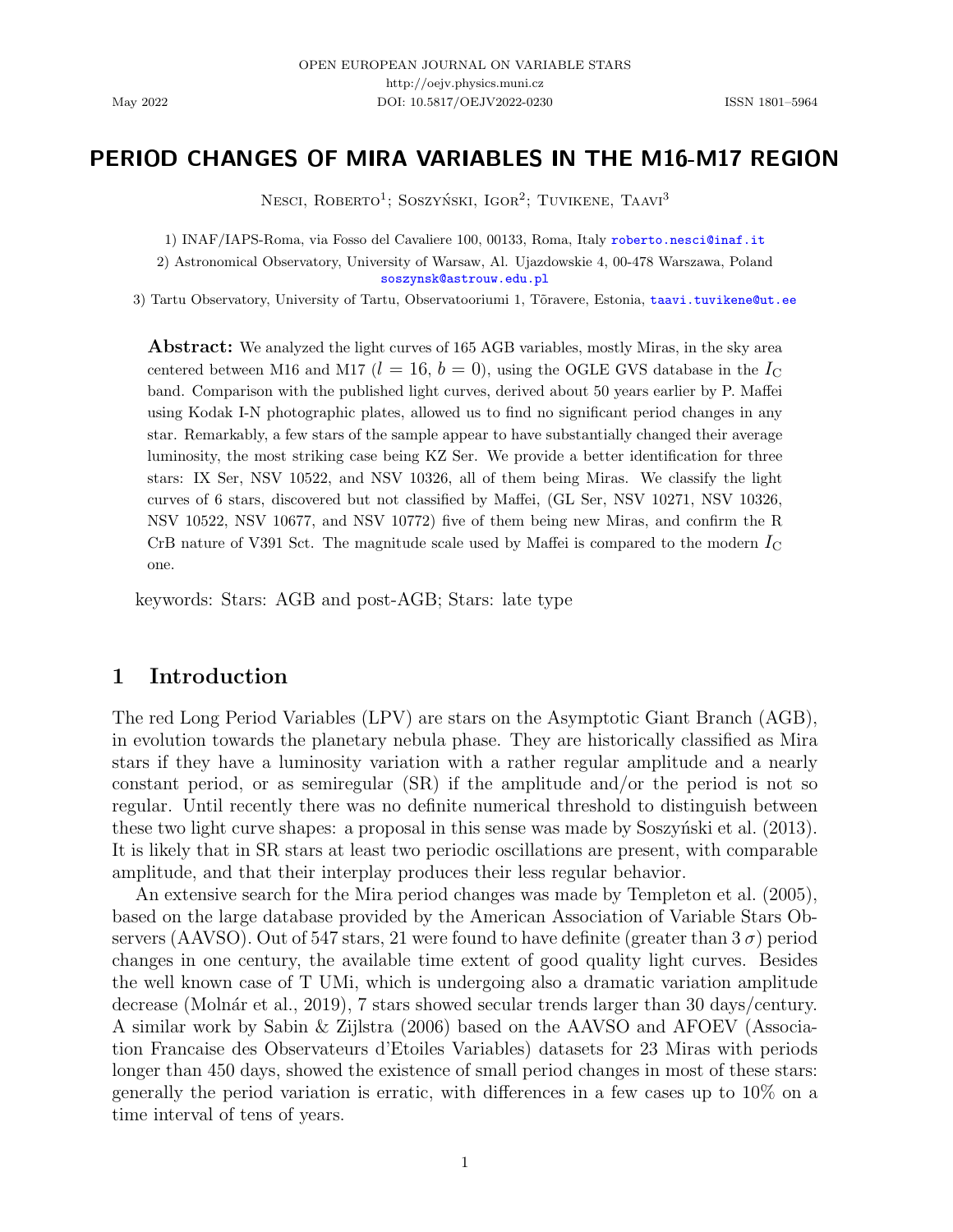With the onset of robotic surveys of very large areas of the sky, very extensive databases containing many kinds of variable stars have been produced. A work by [Lebzelter](#page-20-4) [\(2011\)](#page-20-4), based on 454 good quality light curves of Mira stars from the All Sky Automated Sur-vey (ASAS<sup>[1](#page-1-0)</sup>), discussed the shape of their light curves, finding about 30% of the stars deviate significantly from a simple sinusoid. Both asymmetric shapes and broad maxima exist. The OGLE (Optical Gravitational Lensing Experiment) collaboration [\(Udalski et](#page-21-0) [al.,](#page-21-0) [2015\)](#page-21-0) has explored the behaviour of late type variable stars in the Magellanic Clouds (Soszyński et al., [2009,](#page-20-5) [2011\)](#page-20-6) and in the Galactic bulge (Soszyński et al., [2013\)](#page-20-0), providing good light curves in the  $I_{\rm C}$  band, besides the classical V band, and very tight period-magnitude relations. Relevant for this work is the finding that Mira variables have peak-to-peak  $I_{\rm C}$ -band amplitudes larger than 0.8 mag, while SR variables have smaller amplitudes.

In this paper we search for possible period variations at 50 years distance in a set of 165 variables discovered by [Maffei](#page-20-7) [\(1975\)](#page-20-7), in the years 1967–75, in a  $5\times 5$  degrees field centered at  $l = 16°$ ,  $b = 0°$ . Finding charts and folded light curves of these stars were published only recently in [Maffei & Tosti](#page-20-8) [\(2013\)](#page-20-8). This field was covered recently by the OGLE Galaxy Variability Survey (GVS), which uses the 1.3-m Warsaw telescope located at Las Campanas Observatory, Chile. The GVS is a subproject of the OGLE survey, aimed at repeatable observations of the Galactic disk and bulge. Currently, the OGLE GVS project monitors brightness of more than one billion stars over an area of about 3000 square degrees. The telescope is equipped with a mosaic camera consisting of 32 CCD chips covering a field of 1.4 square degrees. A detailed description of the instrumentation, photometric reductions and calibrations of the OGLE data are provided in [Udalski et al.](#page-21-0)  $(2015).$  $(2015).$ 

The OGLE GVS observations were taken in the years 2014–2020, allowing to check possible variations in the light curves of our sample stars at a temporal separation of about 50 years. A period change can be easily recognized if the star is a regular Mira: uncertain Miras or SRs have by definition a variable period and/or amplitude. However we studied all the stars of the sample to check for possible misclassifications or actual transitions from Mira to SR and vice versa.

Furthermore, attempting to merge the old Maffei's and the new OGLE datasets, we tried to transform the magnitude scale used by Maffei  $&$  Tosti [\(2013\)](#page-20-8) into the modern  $I_{\rm C}$ OGLE magnitudes.

We remark that, for the large majority of our stars, no further studies were published after the discovery papers.

# <span id="page-1-1"></span>2 Historic Maffei's Observations

The variable stars of this sample were discovered by [Maffei](#page-20-7) [\(1975\)](#page-20-7) using the Newtonian 122 cm and 65/92 cm Schmidt telescopes of the Asiago Observatory between 1961 and 1975 using photographic plates of I-N emulsion and RG5 filter, fairly reproducing the  $I_{\rm C}$ band (see Section [4\)](#page-11-0). A blue plate (103a-O emulsion) of the field was always taken by

<span id="page-1-0"></span><sup>1</sup><http://www.astrouw.edu.pl/asas/>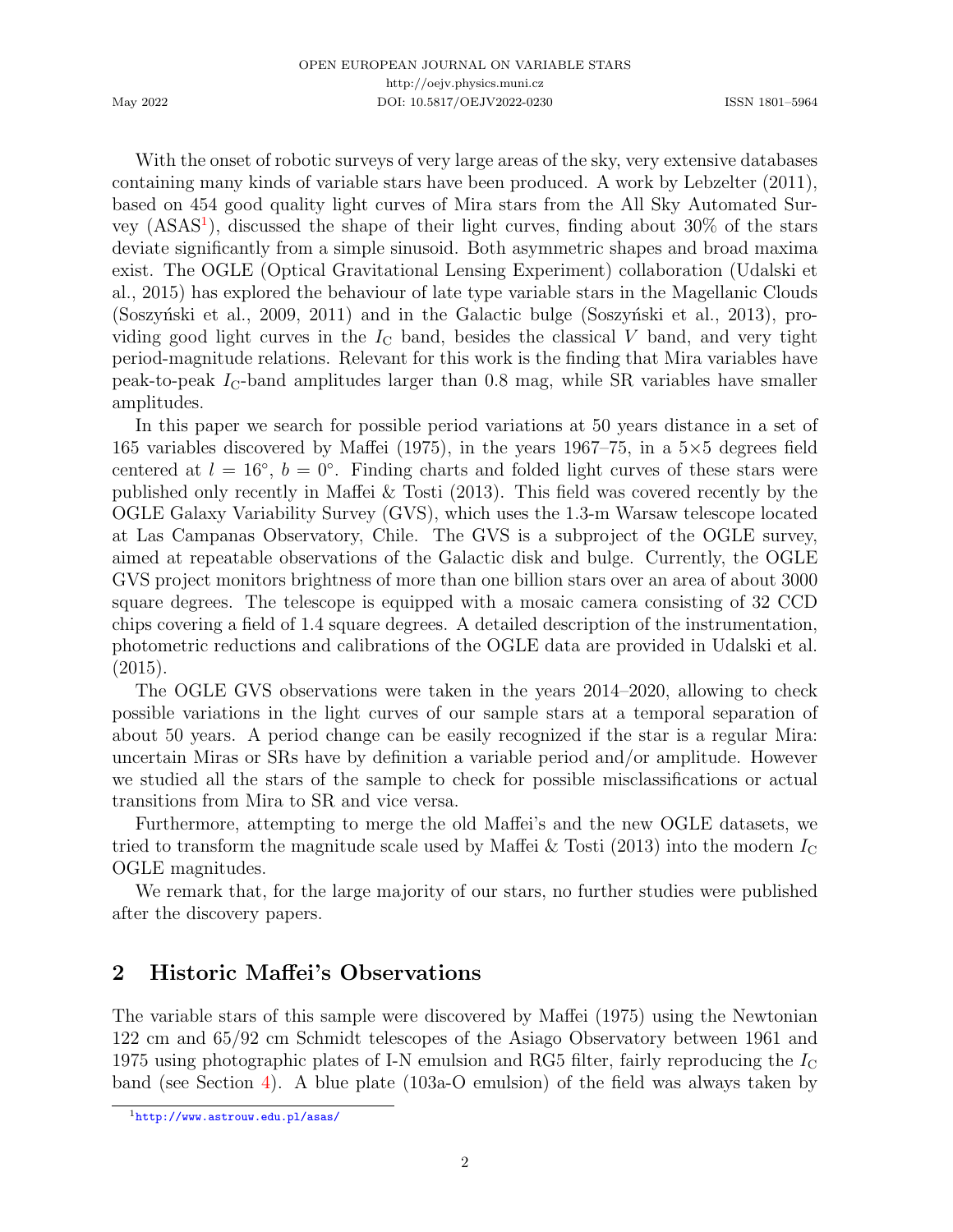Maffei in the same night for comparison, but only a few of these variables were detected also in the blue band, as expected for very red stars.

The periods of these variables were later refined by Maffei, using plates with a nearly identical filter/emulsion combination, taken with the 40/50 cm Schmidt telescope of the Catania Observatory in the year 1980, with a few plates taken in 1983–84, and 1990– 91. The finding charts, phase-reduced light curves, periods, epoch of maximum, observed maximum and minimum brightness, were finally published by Maffei and Tosti in 1999 and later put into a digitized catalog [\(Maffei & Tosti,](#page-20-8) [2013\)](#page-20-8), available at CDS (Vizier II/320). The number of photometric points was not the same for all stars, ranging from 49 to 143: in this respect the stars belong to two groups: one of 87 stars with a median of 57 observations, and one of 67 stars with a median of 122 observations. Besides the published papers, we found in Maffei's private library also two unpublished Thesis works (supervisor Maffei) regarding these stars: one by Mario Montalto (La Sapienza University, 1971) and one by Sergio Schioppa (Perugia University, 1983), which permitted correction of some misprints in the periods and light curve classifications. Finally, we found also the tables of the original magnitude measures, which allowed us to perform new period determinations with the same software used for the analysis of the OGLE data.

The variability type was assigned by Maffei on the basis of the light curve shape and amplitude. Overall the stars in the sample were classified as follows: 8 eclipsing stars (E or EA), 2 irregular (I), 111 Mira (M), 14 uncertain Mira (M:), 24 semiregular (SR). For 7 stars Maffei did not give a classification. For 15 stars (including the unclassified ones, the irregulars and most eclipsing stars) Maffei did not give a period. The periods were derived with the [Press & Rybicki](#page-20-9) [\(1989\)](#page-20-9) software based on the [Schwarzenberg-Czerny](#page-20-10) [\(1996\)](#page-20-10) method: accuracy for well sampled stars is quoted as a few days in Montalto's thesis. Some periods however are indicated as uncertain (marked with colon (:) in Vizier II/320 Table 3).

The coordinates of many stars of our sample were checked by [Kato](#page-19-0) [\(2001\)](#page-19-0) by comparison with the MSX5C catalog. Later, one of us [\(Nesci,](#page-20-11) [2018\)](#page-20-11) checked the coordinates of all the stars comparing the original Maffei's finding charts with the UK Schmidt IV-N plates and the 2MASS catalog, allowing the correction of a few misprints in the original papers and a better identification of some variables; for three stars we further improved the identification during this work (see Section [3.4](#page-9-0) below).

## 3 Modern OGLE observations and Data analysis.

#### <span id="page-2-0"></span>3.1 Periods of the OGLE light curves.

Light curves for 165 Maffei's variables were found in the OGLE GVS database, with a typical sampling for each star of about 100 points over a 5-year time span, comparable to that of Maffei's light curves. The photometric errors were usually smaller than 0.01 mag. A few known eclipsing variables were excluded, as well as a few very poorly sampled stars, giving a final sample of 150 stars.

The periods of these variables and  $1\sigma$  errors were measured with the Tatry code, which implements the multiharmonic analysis of variance algorithm [\(Schwarzenberg-Czerny,](#page-20-10)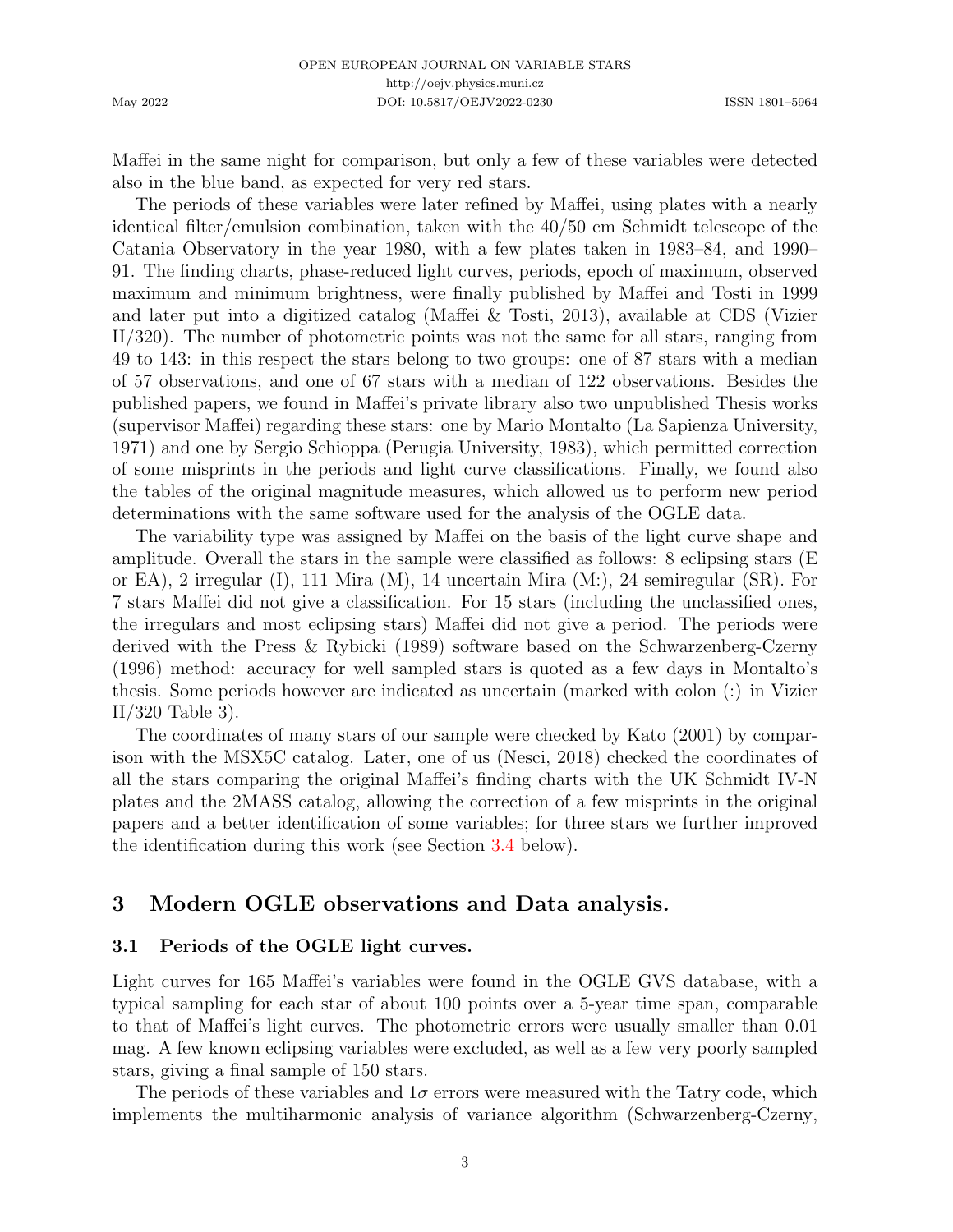| <b>SIMBAD</b> | 2MASS            | OGLE                | Maffei           | Per      | errP | Epoch    | Max      | Min       |
|---------------|------------------|---------------------|------------------|----------|------|----------|----------|-----------|
| ΙD            | ΙD               | ΙD                  | ID               | days     | days | MJD      | mag      | mag       |
| FZ Ser        | 18080193-1444151 | OGLE-BLG-LPV-258610 | M173             | 243.1    | 0.4  | 56939    | 12.5     | 15.7      |
| GG Ser        | 18081103-1434279 | OGLE-BLG-LPV-258664 | M101             | 362.1    | 0.8  | 56879    | 10.8     | 12.2      |
| GH Ser        | 18082202-1524048 | OGLE-BLG-LPV-258711 | M030             | 276.3    | 0.5  | 56917    | 12.1     | 14.2      |
| GI Ser        | 18082639-1535119 | OGLE-BLG-LPV-258733 | M090             | 252.1    | 0.5  | 56963    | 11.2     | 14.0      |
| GK Ser        | 18082549-1418077 | OGLE-BLG-LPV-258729 | M <sub>103</sub> | 373.1    | 0.4  | 57123    | 13.6     | 16.1      |
|               |                  |                     | $\cdots$         | $\cdots$ |      | $\cdots$ | $\cdots$ | $\cdot$ . |

Table 1: Light curve parameters from OGLE data

[1996\)](#page-20-10). The median error of our periods estimates is 0.76 days, with standard deviation of the distribution 0.66 days.

We computed the epoch of maximum and variation amplitude with a simple sinusoidal fit using the Period04 code [\(Lenz & Breger,](#page-20-12) [2005\)](#page-20-12), assuming the period given by the Tatry code. The epoch of maximum was used to test the predictions of Maffei's ephemeris, and the variation amplitude to check for possible major changes in the light curve behaviour, keeping in mind the case of T UMi.

While our paper was nearly finished, the OGLE team published a large catalog of Mira variables found in the galactic bulge and disk, including most of our stars [\(Iwanek](#page-19-1) [et al.,](#page-19-1) [2022\)](#page-19-1). The periods and amplitudes given in this catalog are consistent with ours within the observational uncertainty: the few discrepant cases will be discussed in the next Section.

In Table 1 we present for each star the SIMBAD name, the 2MASS counterpart, the identifier from the OGLE Collection of Variable Stars (OCVS), Maffei's number, our period, the formal error, the epoch of maximum, the observed maximum and minimum magnitudes rounded at 0.1 mag. For the stars not present in the OGLE catalog we give the internal identifier of the light curve in OGLE database. A Period=0 or err=0 means no actual measure for lack of enough data. No error is also given for the very short-period variables found.

We remark that for stars with period around one year (350–380 d, about 20 stars) there may be a period ambiguity between one year and half year due to the seasonal gap, which is rather large despite the telescope location in the Southern Hemisphere: this gap is even larger in the historic Maffei's data.

The histogram of the derived amplitudes for the Mira and SR stars is given in Fig. [1](#page-4-0) and shows no difference between these two classes, so that it cannot be used to discriminate between them. The puzzling result of this plot is that nearly all stars have amplitude larger than 0.8 mag in  $I_{\text{C}}$ , including those classified by Maffei as SR, suggesting that all of them should actually be considered as Miras according to the simple criterion of variation amplitude  $\leq 0.4$  mag (Soszyński et al., [2013\)](#page-20-0).

The periods histogram (Fig. [2\)](#page-4-1) shows a little prevalence of longer periods for the stars classified by Maffei as Mira, but the overlap of the two distributions is quite large, again suggesting a revision of the classification.

May 2022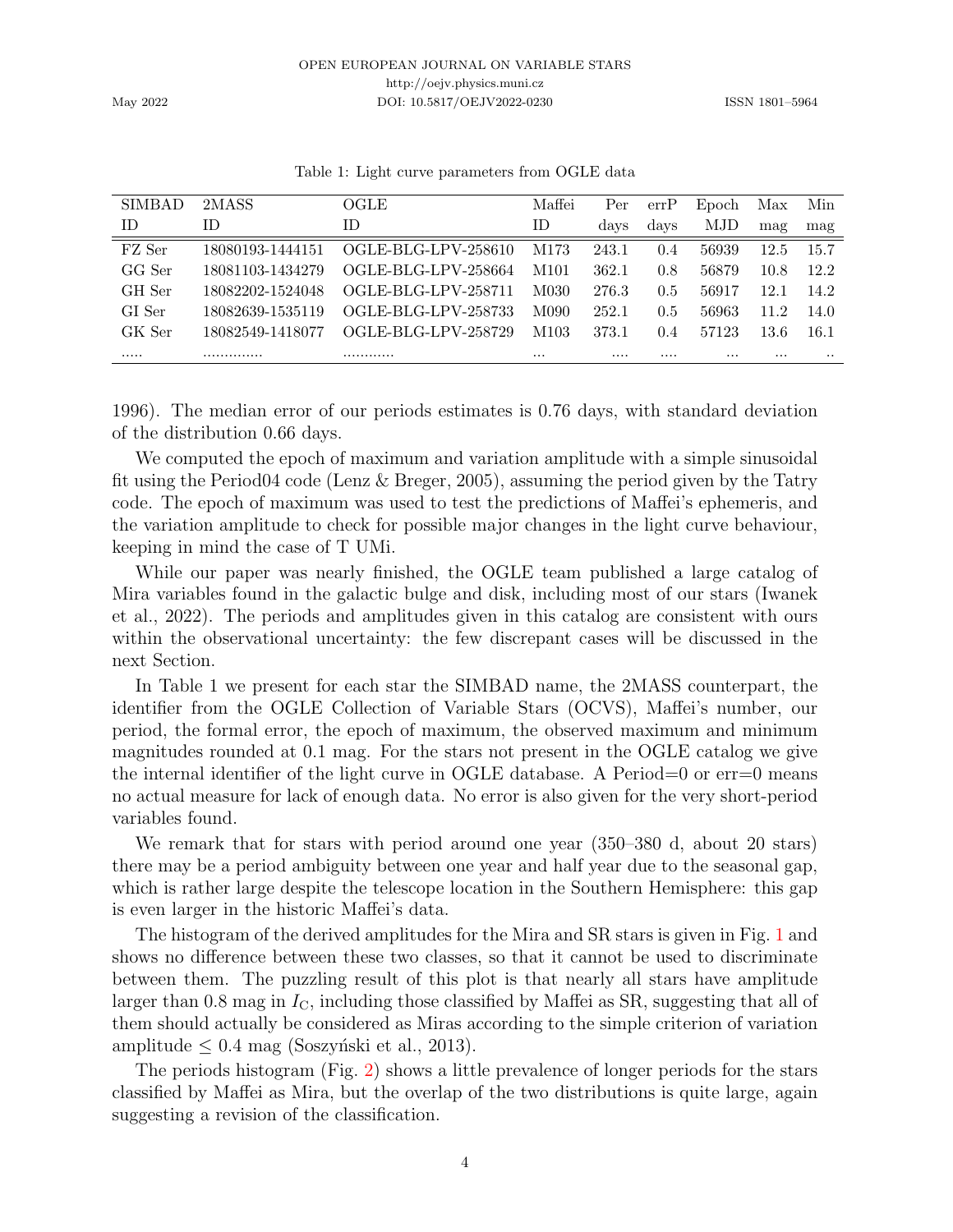

<span id="page-4-0"></span>Figure 1: Distribution of variability amplitude based on the OGLE light curves for stars classified by Maffei as Miras and SR variables.



<span id="page-4-1"></span>Figure 2: Distribution of periods based on the OGLE light curves for stars classified by Maffei as Miras and SR variables.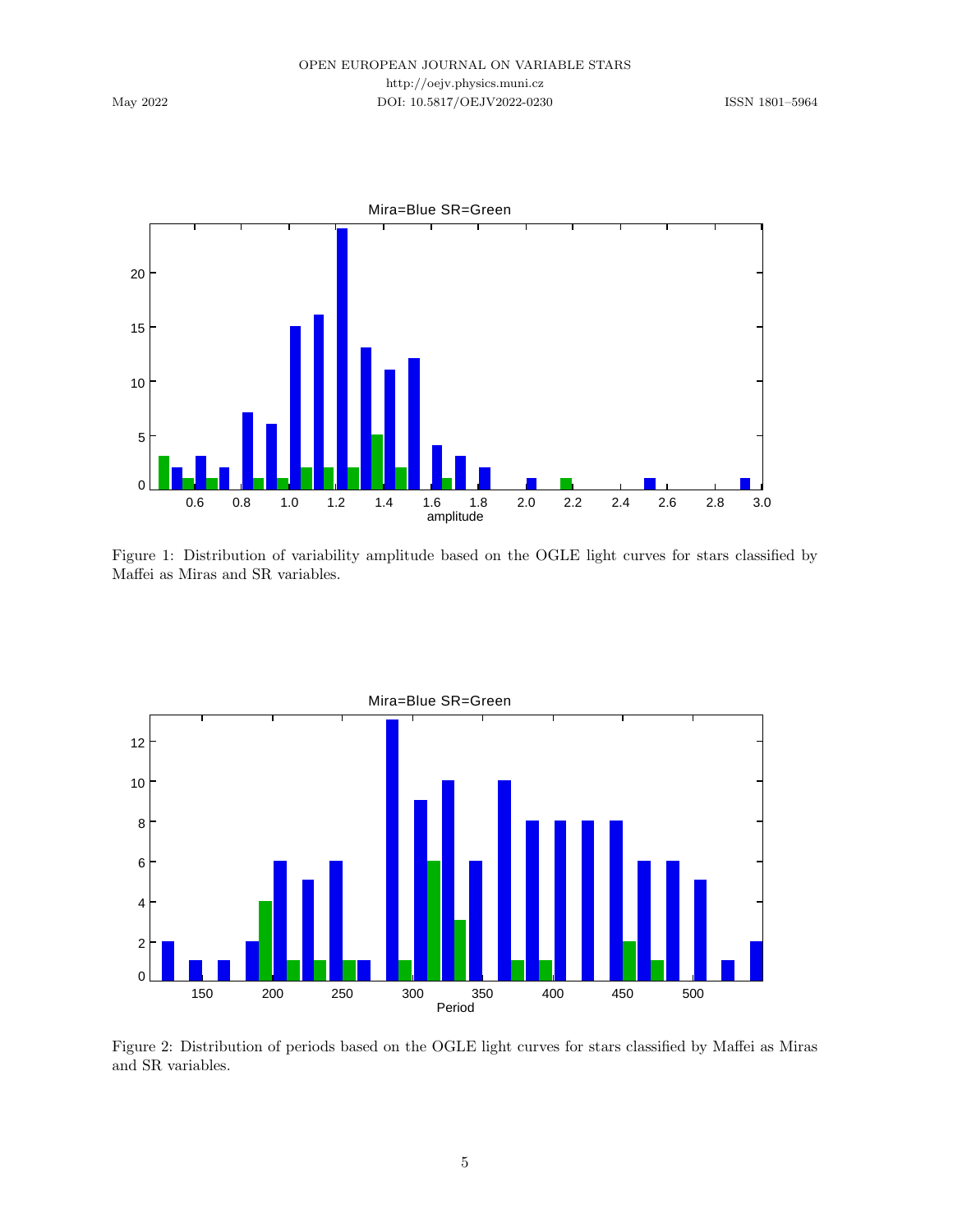V398 Sct  $1.0$ V3934 Sgr  $0.9$  $0.8$  $0.7$  $0.6$  $0.5$  $396$  Ser  $0.4$ (Maff-0GLE)/OGLE  $0.3$  $0.2$ GM Ser V398 Ser Jul Ser  $0.1$  $\blacksquare$  $-0.0$  $-0.1$ V386 Sct IZ Ser Е V397 Ser  $-0.2$  $-0.3$  $-0,4$  $-0.5$  $\sqrt{394}$  Ser HP Ser 150 300 400 500 550 200 250 350 450 OGLE Period (days)

<span id="page-5-0"></span>Figure 3: Ratio of the differences between Maffei's and OGLE period to the OGLE period  $(\Delta P/P)$ , vs the OGLE period. Stars that exhibit a large period discrepancy are labelled and discussed in the text.

#### 3.2 Comparison of Maffei's and OGLE periods.

Having derived the present periods of our stars from the OGLE GVS database, we plot in Fig. [3](#page-5-0) for each star the ratio of the difference between Maffei's and OGLE period to the OGLE period  $(\Delta P/P)$ : most of the stars show very consistent results, indicating that no significant period changes happened between the two observation campaigns.

Having found in Maffei's archive his original magnitude measures, we used our Tatry code to derive new period determinations from the old Maffei's observations, to check the effect of using a different code on the period determination: these new period measures were largely consistent with the original ones. Indeed, for a subsample of 129 stars the average difference between the two measures was just 0.21 days (and the median difference even smaller, 0.09 days); the rms scatter was 2.88 days and the maximum period difference found was 13 days, i.e.  $5\sigma$ . For 6 stars the difference was about a factor 2 or 3, suggestive of period aliases taken as actual periods. For 8 stars the difference was larger than 20 days, anyway below 14% of the period. In 4 cases the Tatry code did not converge to give a Period.

Another way to look for period changes, besides the simple numerical comparison, is to check if the OGLE ephemeris (period and epoch of maximum) predicts correctly the date of Maffei's epoch (or vice versa). The number of cycles for our variables between the years 1967 and 2014 ranges from about 30 (for a 500 d period) to 70 (for a 200 d period), so that an error of one day (the typical OGLE error) in the period produces a difference

6

May 2022

#### OPEN EUROPEAN JOURNAL ON VARIABLE STARS http://oejv.physics.muni.cz DOI: 10.5817/OEJV2022-0230 ISSN 1801-5964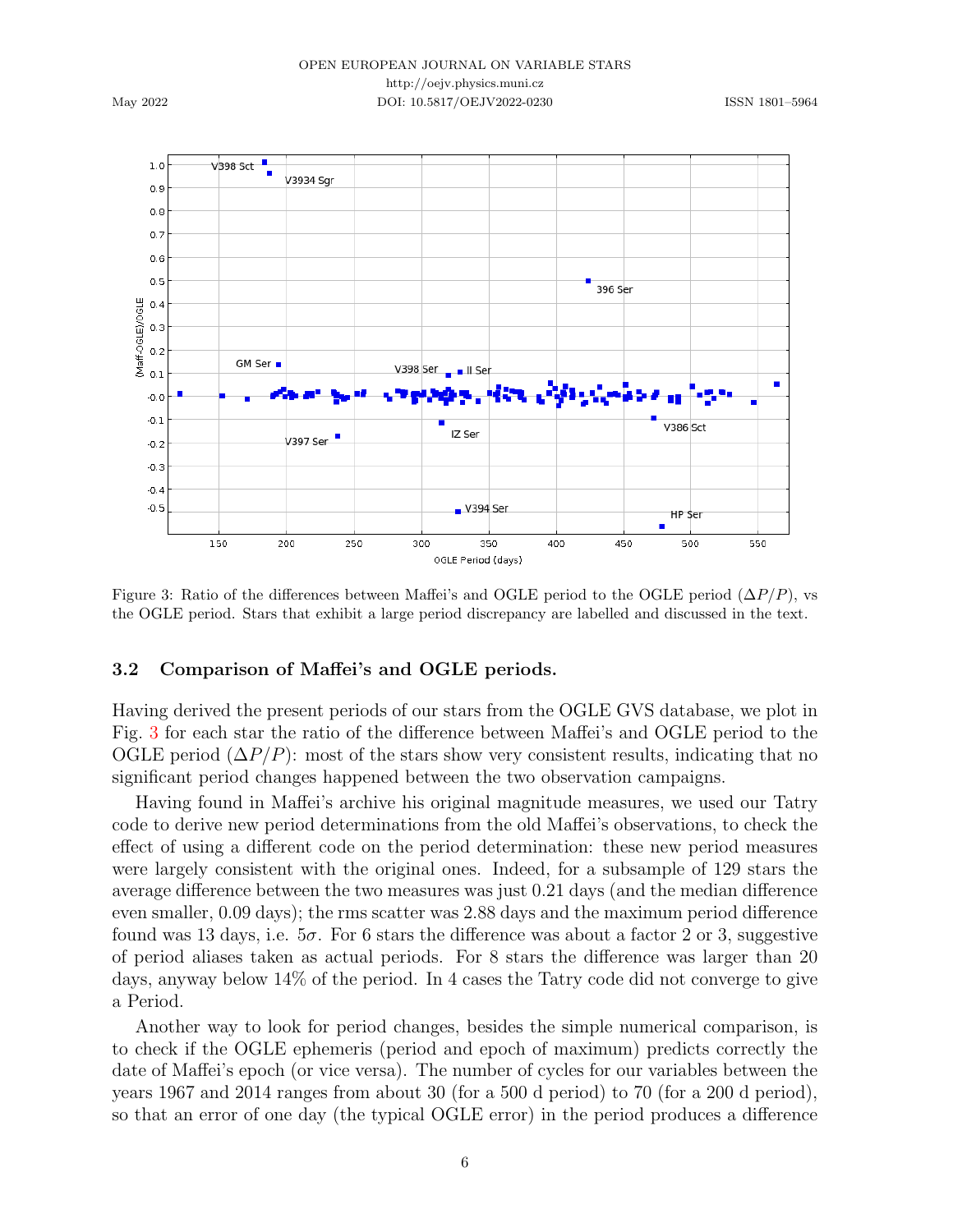of about one to two months in the computed epoch, and a phase difference ranging from 0.06 to 0.28. The accuracy of Maffei's epochs is not declared, and we assume it should be about one week from the shape of a typical Mira light curve.

We made this test computing the expected phase of each light curve at Maffei's epoch, finding a nearly flat distribution between -0.5 and 0.5 instead of a clustering around phase zero as expected if the periods were nearly constant. The same happened computing the expected phase of the light curve at the OGLE epoch using Maffei's ephemeris.

However, given the large number of cycles between the two epochs, a small difference in the adopted period could easily adjust the phase to the nominal value. Indeed we computed for each star an average period, using as time base the interval between Maffei's and OGLE epochs of maxima, and a number of cycles nearest integer to that derived from the OGLE period. Given the very large time base (of the order of 16400 days) and the 365 days length of a typical period, the formal accuracy of these average periods would be about 0.01 days, even if the epoch uncertainty is assumed 2 weeks. If the period were stable, the period computed in this way should be very similar (within a few  $\sigma$ ) to the OGLE one, measured on a 4 year time base.

We made this test, finding periods differences  $\leq 3\sigma$  for 111 stars,  $\leq 4\sigma$  for further 10 stars, and  $\geq 5\sigma$  for 14 stars.

As told in the Introduction, fluctuations of a few percent are rather common in Mira variables over tens of years, so we will discuss in detail only the apparently very discrepant stars.

For the large majority (104/111) of the Mira stars the period percent difference  $(\Delta P/P)$ between OGLE and Maffei was less than 0.04, with rms deviation 0.02, indicating that no significant changes happened in 50 years: only two Miras showed a period discrepant by more than 5%.

Out of the 14 Maffei's probable Miras (M:) only one showed a significant difference.

Out of the 24 SR, two do not have a period by Maffei; three showed a marked period variation ( $\Delta P/P > 0.5$ ), whereas three others have  $\Delta P/P$  about 0.1. It is remarkable that so many (6/24) stars classified by Maffei as SR have a significantly different period, observed 50 years later, compared with the  $(2/111)$  Miras. This may suggest that the criterion to discriminate Miras and SRs just from the light curve amplitude may not be completely sufficient.

Finally, Maffei labelled 8 stars as eclipsing variables, but only 4 have a period reported, always very long, ranging from 196 to 592 days. From their OGLE light curves these four stars are classified as follows: GM Ser is an R CrB star; V374 Sct is a Mira with a period similar to Maffei's one; V382 Sct has only 50 points in OGLE but looks rather irregular; V397 Ser looks a SR. Of the remaining four stars, two are actually short-period eclipsing stars (NSV 10497,  $P = 4.11316$  d; NSV 10681,  $P = 1.84228$  d); one is a Mira (NSV 10249,  $P = 191.5 d$ ; one looks a SR (NSV 10832,  $P = 320 d$ ).

#### 3.3 Discrepant stars

The most period-discrepant stars are listed in Table [2,](#page-8-0) grouped according to the original Maffei's classification, and their OGLE light curves are shown in Fig. [4.](#page-7-0) We report in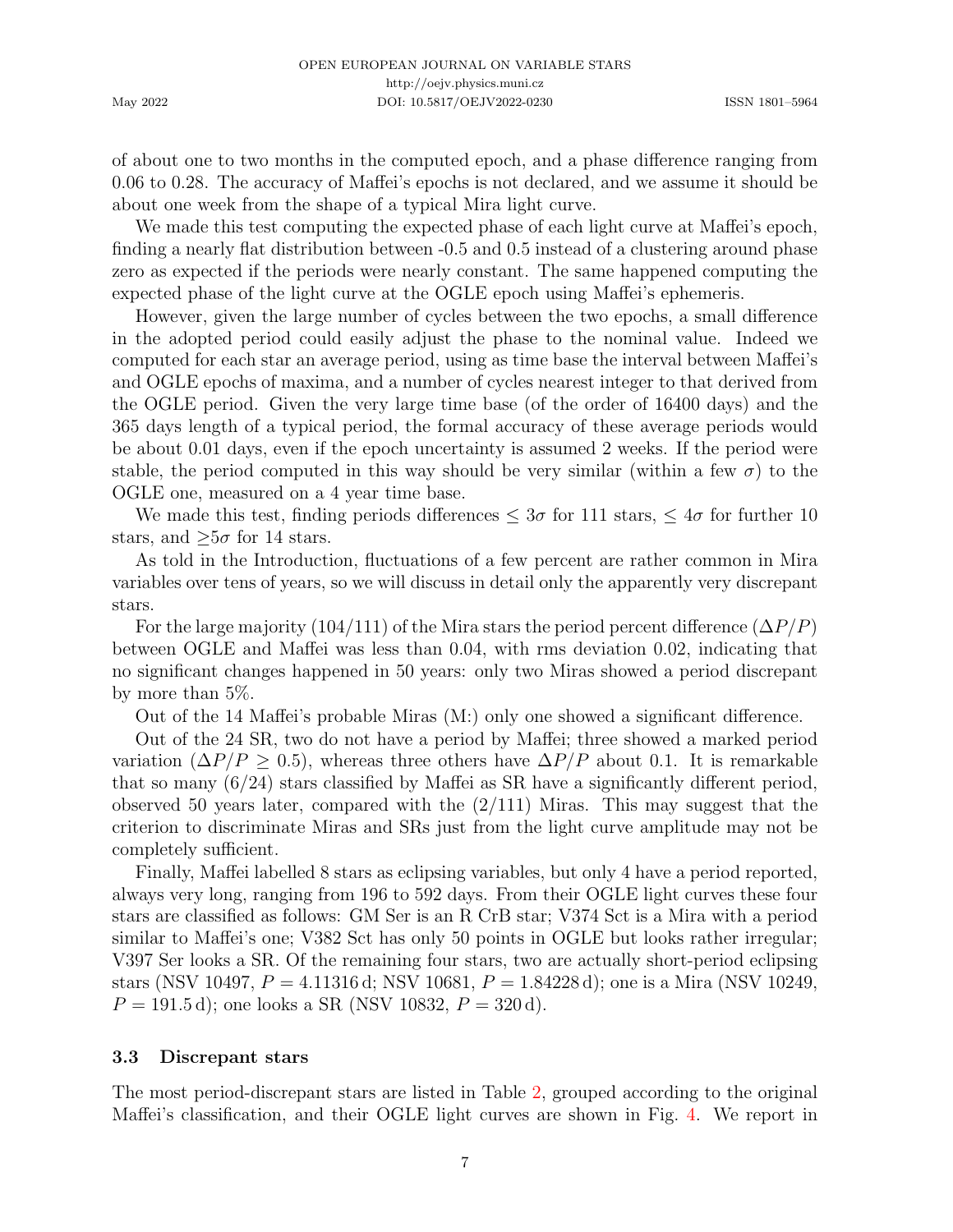

<span id="page-7-0"></span>Figure 4: OGLE photometry with fitted light curves for the period-discrepant stars.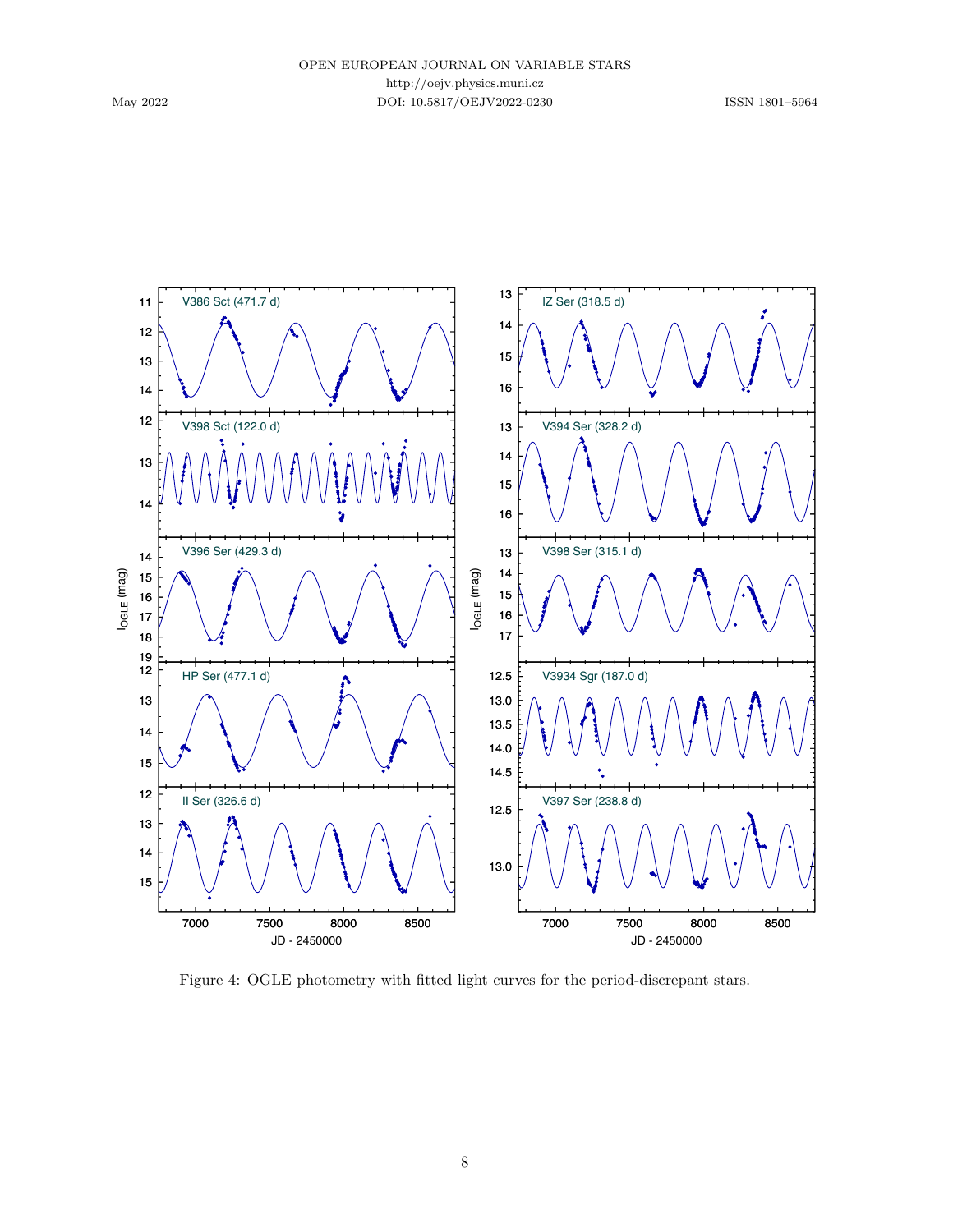| Name       | Maffei           | OGLE                | Cl.        | $P_{\rm Maffei}$ | $P_{\text{OGLE}}$ | errP | $\Delta P/P$ |
|------------|------------------|---------------------|------------|------------------|-------------------|------|--------------|
|            |                  |                     |            | d                | d                 | d    |              |
| $V386$ Sct | M <sub>026</sub> | OGLE-BLG-LPV-263898 | М          | 426              | 472.4             | 1.0  | $-0.097$     |
| V398 Sct   | M145             | OGLE-BLG-LPV-264150 | М          | 368              | 183.3             | 0.4  | 2.016        |
| $V396$ Ser | M132             | OGLE-BLG-LPV-261077 | M:         | 633:             | 423.9             | 1.41 | 0.474        |
| HP Ser     | M093             | OGLE-BLG-LPV-259581 | <b>SR</b>  | 208              | 478.1             | 1.1  | $-0.564$     |
| II Ser     | M <sub>041</sub> | OGLE-BLG-LPV-259900 | <b>SRa</b> | 362              | 328.7             | 0.8  | 0.108        |
| IZ Ser     | M178             | OGLE-BLG-LPV-260964 | SR.        | 278              | 314.8             | 1.1  | $-0.127$     |
| $V394$ Ser | M046             | OGLE-BLG-LPV-260384 | SR.        | 163              | 326.9             | 0.4  | $-0.503$     |
| V398 Ser   | M186             | OGLE-BLG-LPV-264150 | SR.        | 348              | 319.9             | 1.5  | 0.104        |
| V3934 Sgr  | M109             | OGLE-BLG-LPV-262824 | <b>SRa</b> | 366              | 187.0             | 0.4  | 0.957        |
| $V397$ Ser | M175             | BLG780.16.28126     | ΕA         | 196              | 237.8             | 0.7  | $-0.179$     |
| GM Ser     | M092             | BLG766.05.11        | Е          | 219              | 193.8             | 0.8  | 0.132        |

<span id="page-8-0"></span>

|  |  |  | Table 2: Stars with discrepant periods |  |
|--|--|--|----------------------------------------|--|
|--|--|--|----------------------------------------|--|

column 1 the SIMBAD name; in column 2 Maffei's number; in column 3 the OGLE identifier; in column 4 Maffei's classification; in column 5 Maffei's period; in column 6 the OGLE period; in column 7 the formal OGLE period error; in column 8 the ratio of the periods difference to the OGLE period  $(\Delta P/P)$ .

We examined more in detail these stars to see if they really underwent a period change, and are discussed below. The interactive code Peranso [\(Paunzen & Vanmunster,](#page-20-13) [2016\)](#page-20-13) was used to interactively build phased light curves with different periods and evaluate the significance of the adopted periods.

a) Mira stars.

V386 Sct: its period is indicated by [Maffei & Tosti](#page-20-8) [\(2013\)](#page-20-8) as 426 d in their Table 3, but as 446 d in their Figure of the phased light curve. We re-measured Maffei's period with the Tatry code using Maffei's magnitudes finding 447 d, in fair agreement with the OGLE one. The OGLE light curve is nicely sinusoidal with a small rms deviation and a period of 472 d, so it does not seem a case of significant period change.

V398 Sct: the OGLE light curve shows minima of different depth and a period of half year, while Maffei gives one year. The phase-reduced light curve published by Maffei shows a large spread around the maximum phase. Maffei's data are not incompatible with the OGLE period (183 d): likely Maffei's estimate was biased by the seasonal gap and a real period change is not likely.

V396 Ser (NSV 10472): The light curve in [Maffei & Tosti](#page-20-8) [\(2013\)](#page-20-8) has only 10 points and the quoted period is tentative. The light curve in the OGLE database is well populated and rather regular, with a large amplitude (4.0 mag peak to peak) and a period not compatible with Maffei's suggestion. It can be classified safely as Mira, but it is not possible to check if a period change really happened.

b) SR stars.

HP Ser: the OGLE light curve shape shows a strong bump in the ascending branch, not uncommon in Miras, with variable level. Maffei's period recomputed with Tatry is 492 d, similar to the 478 d OGLE one, with a difference of just 3%; the variable amplitude of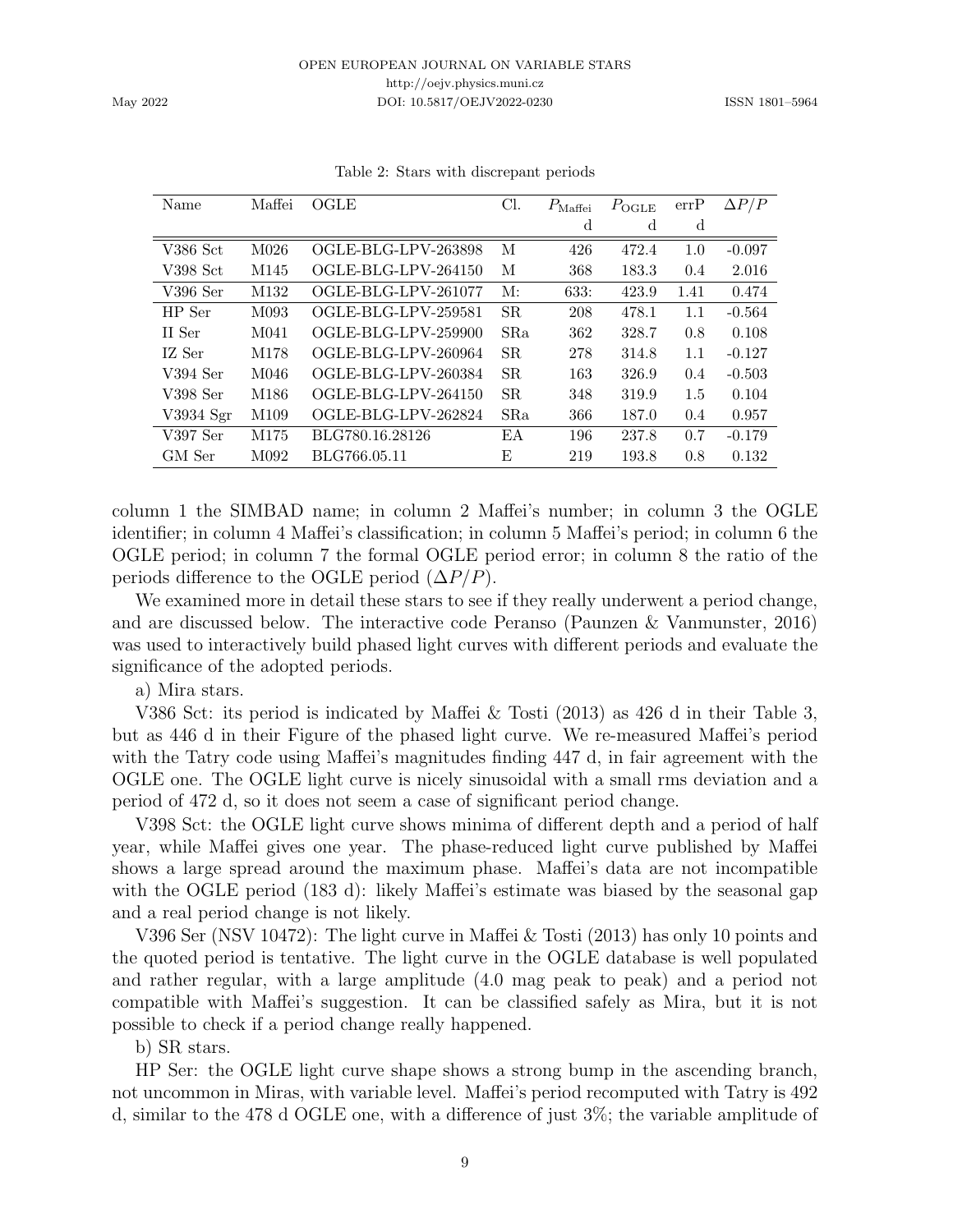the light curve, and the low accuracy of Maffei's magnitudes makes the 14 days difference not very significant.

II Ser: the OGLE light curve is quite regular, typical of a Mira. Maffei's period is not compatible with the OGLE light curve, but his phased light curve is bad. Our recomputation of Maffei's period with Tatry code gives 3 possible periods of nearly equal weights, one of them similar to the OGLE one: there is no evidence therefore of a period variation.

IZ Ser: the OGLE light curve is well behaved and Mira-like but with variable amplitude. Our recomputation of Maffei's period with Tatry gives the same period of the OGLE data. We remark that using the Lombe-Scargle method on Maffei's original data gives the same result given by Maffei, while for the OGLE data gives nearly the same period of the Tatry code. This difference is likely due to the much larger photometric errors of the photographic magnitudes. Also for this star there is no evidence of period variation.

V394 Ser (alias NSV 10391); the OGLE light curve is well behaved and with a period double of Maffei's one. The phased light curve by Maffei shows several points at odds. Our reanalysis of his data shows several periods of nearly equal weight (164, 226, 328 d), the shortest one being Maffei's one, and the longest one being the OGLE one. Maffei's data are strongly dominated by a dense sampling, 170 days long, made in 1980. Mayby the star was correctly classified as SR by Maffei, but its behavior was quite regular during the OGLE monitoring.

V398 Ser (alias NSV 10479): Maffei's light curve has a small amplitude due to many upper limits; the OGLE period is definitely different from Maffei's one. It shows a large amplitude variation and small phase shifts, so it is likely a Carbon star, not a regular Mira.

V3934 Sgr: the OGLE light curve shows large amplitude variations between consecutive cycles. Maffei's data can be well fitted by the OGLE period or by its double with very similar significance, so there is no convincing evidence of a transition from the fundamental frequency to the first overtone.

c) eclipse star:

V397 Ser (alias NSV 10475): Maffei does not show a phased light curve of this star, classified as eclipse, and its period is flagged uncertain. The OGLE light curve shows a small amplitude (0.6 mag peak to peak) and a quite scattered phased light curve using a 238 d period. The star looks an Irregular or SR variable.

GM Ser: classified as eclipse by Maffei with spectral type M7 (Montalto's thesis); classified as CrB in SIMBAD. The OGLE light curve is well fitted by a small-amplitude sinusoid, but shows a sharp deepening and a small flare, indicative of an R CrB: therefore its light curve is not shown in Fig. [4.](#page-7-0) [Tisserand et al.](#page-20-14) [\(2013\)](#page-20-14) have contested its R CrB classification, but confirmed the spectral type M7.

# <span id="page-9-0"></span>3.4 Further remarks

## Wrong identifications.

During the present work we found three stars with wrong identification. NSV 10326 (Maffei M005): no period and classification were given by Maffei for this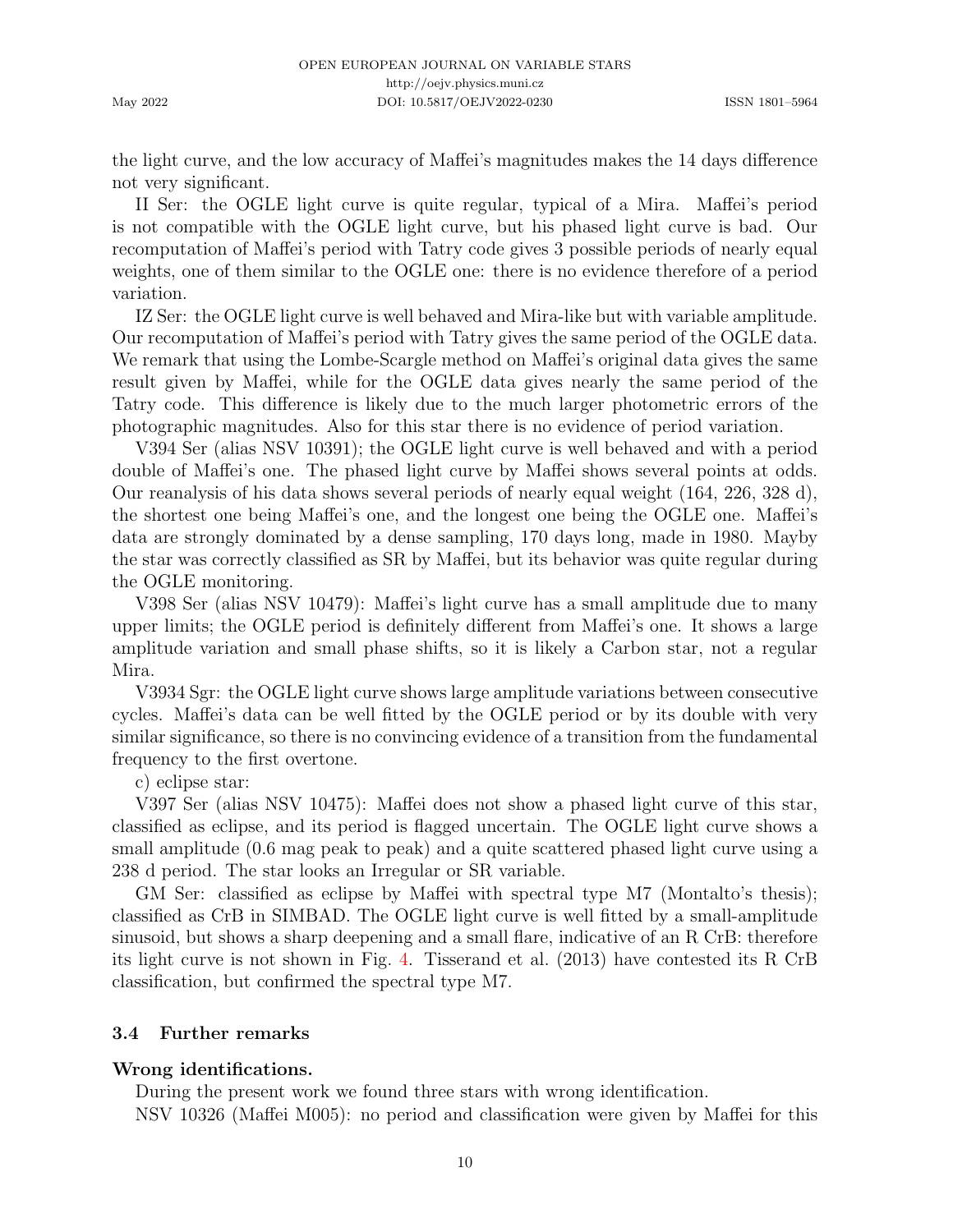| Name             | Maffei | OGLE                | Period | Amp. | mean $I_C$ | Class. |
|------------------|--------|---------------------|--------|------|------------|--------|
|                  |        |                     | d      | mag  | mag        |        |
| GL Ser           | M031   | OGLE-BLG-LPV-258777 | 171    | 1.23 | 13.70      | Mira   |
| NSV 10271        | M174   | OGLE-BLG-LPV-258970 | 300    | 1.73 | 14.89      | Mira.  |
| NSV 10326        | M005   | BLG766.18.154       | 315    | 0.93 | 15.31      | Mira   |
| NSV 10522        | M035   | OGLE-BLG-LPV-261605 | 456    | 1.97 | 16.19      | Mira   |
| NSV 10677        | M028   | OGLE-BLG-LPV-262404 | 394    | 1.13 | 15.32      | Mira   |
| <b>NSV 10772</b> | M183   | BLG569.19.104       | 262    | 0.12 | 13.74      | SR.    |

<span id="page-10-0"></span>Table 3: OGLE data for Maffei's unclassified stars

star. The present identification in SIMBAD is with a blue star, much brighter than the value reported by Maffei; we found a source, at 20 arcsec distance, 2MASS J18110050- 1423082, with quite red colors, whose OGLE light curve is typical of a Mira star with a period of 315 days. We therefore identify this star with Maffei's variable M005.

NSV 10522 (Maffei M035): no period and classification were given by Maffei for this star. The SIMBAD counterpart of M035 was found substantially constant in the OGLE data. We made therefore a new careful comparison of Maffei's finding chart with the DSS I-band plate available from the STScI and the 2MASS image from SIMBAD, finding a new candidate at 9 arcsec distance, 2MASS J18182915-1725379. The OGLE light curve showed that this star is a large amplitude Mira with a period of 457 days.

IX Ser (Maffei M179): our identification is with 2MASS J18153810-1505332, 9 arcsec off the quoted position in SIMBAD. Its OGLE light curve is typical of a Mira variable, with amplitude and period very similar to those quoted by Maffei (amplitude 1.66 mag,  $P=303$  d).

## Other variables.

Two stars were classified as irregulars by Maffei and therefore had no period measure. One of them, NSV 10899 (M024, 2MASS J18295552-1518384), has a time scale of 34 days in the OGLE data and we classify it as an RV Tau star. In the OCVS catalog its period is reported as 68 days, double than ours. The second star, V391 Sct, has an R CrB light curve and was already classified as such by [Tisserand et al.](#page-20-14) [\(2013\)](#page-20-14).

## Unclassified stars.

For six unclassified stars of Maffei's sample we derived the light curve and the period from the OGLE database: we have checked the VSX database to see if they have been studied in detail after Maffei's publications, finding nothing. Five of them are Mira variables, both from the amplitude and from the period length, and one is a SR; two stars are new identifications, as discussed above. Our measures of periods, amplitudes, mean magnitudes, and classifications for these six stars are listed in Table [3.](#page-10-0)

## Corrections of mistakes.

During this work we found two inconsistencies in [Maffei & Tosti](#page-20-8) [\(2013\)](#page-20-8), which are listed below.

M015, V405 Sct: the period is 307 d in Table 3 but 357 d in the light-curve Figure; in the discovery paper [\(Maffei,](#page-20-7) [1975\)](#page-20-7) the period was 362 d. The OGLE value 359.2 d is in agreement with the original value.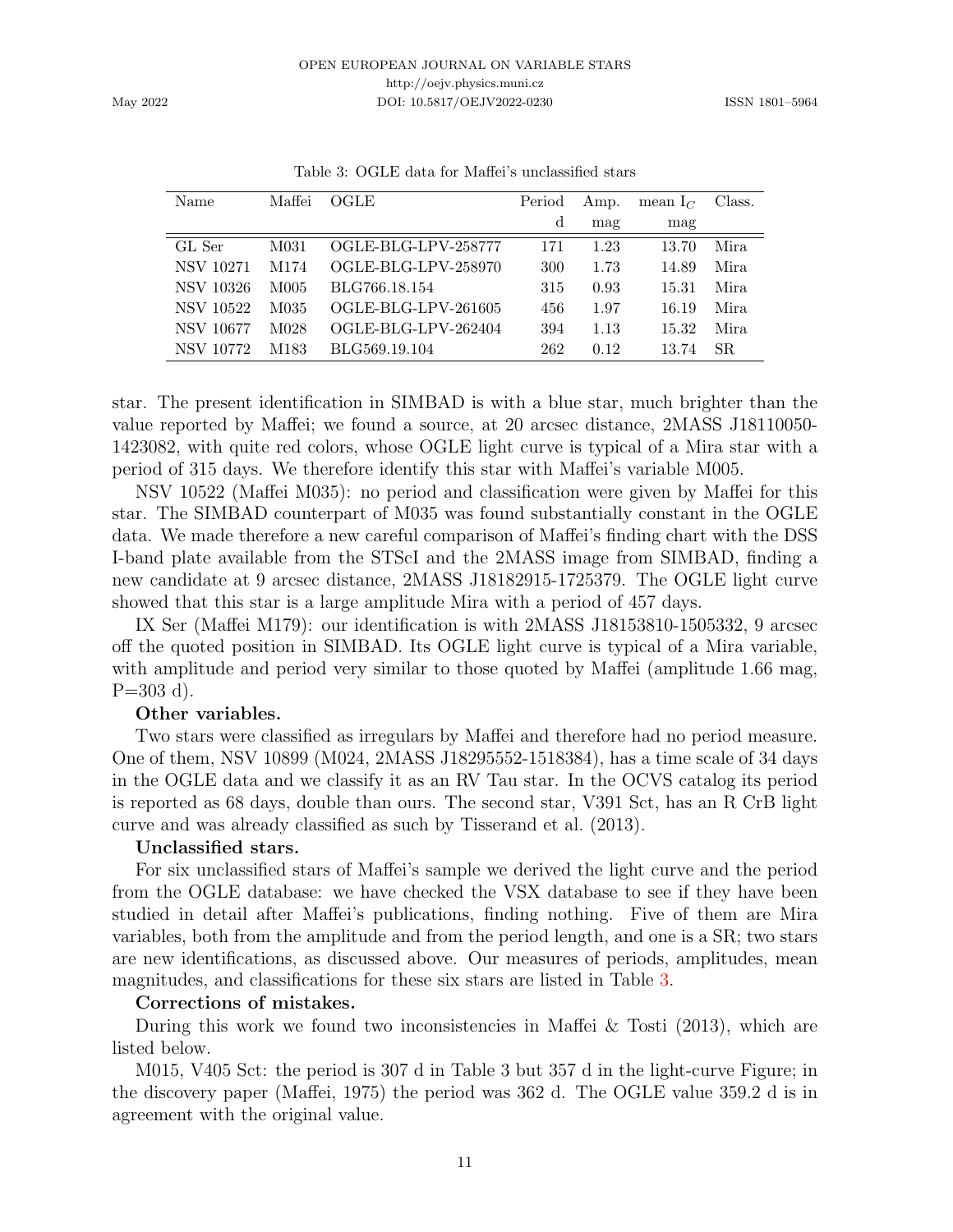

<span id="page-11-1"></span>Figure 5: Comparison of the original Maffei's I magnitudes of the comparison sequence with the OGLE  $I_{\rm C}$  magnitudes.

M203, V374 Sct: originally classified as SR by [Maffei](#page-20-7) [\(1975\)](#page-20-7) with 400 d period, and in the thesis work by Schioppa (1983) with 408 d period, from a dataset of 38 points. Later it was reclassified as E in [Maffei & Tosti](#page-20-8) [\(2013\)](#page-20-8). The OGLE data (110 points) show a Mira variable with 420 d period. Our reanalysis of Maffei's data with Tatry confirms a  $409\pm2$  d period: the difference is only 2.6%, not much relevant.

Overall, after our careful analysis, no star among those classified as regular Miras appears to have changed its period by a significant amount.

## <span id="page-11-0"></span>4 Comparison of the OGLE magnitudes with Maffei's ones.

After checking the periods, we tried to verify if any star had significantly changed its average magnitude or variability amplitude.

As written in Section [2,](#page-1-1) the filter and emulsion used at the Asiago Observatory to obtain infrared plates were respectively RG5 and Kodak I-N. The RG5 filter is a longpass with cutoff at 665 nm, and the red cutoff is provided by the Kodak I-N emulsion around 900 nm. The plates taken in the years 1980 and following were taken at the Catania Observatory with the  $40/50/120$  cm Schmidt telescope and RG695 + I-N filter/emulsion combination. According to [Bessell](#page-19-2) [\(1979\)](#page-19-2) (his Table 7), the Cousins  $I_{\rm C}$  filter can be approximated with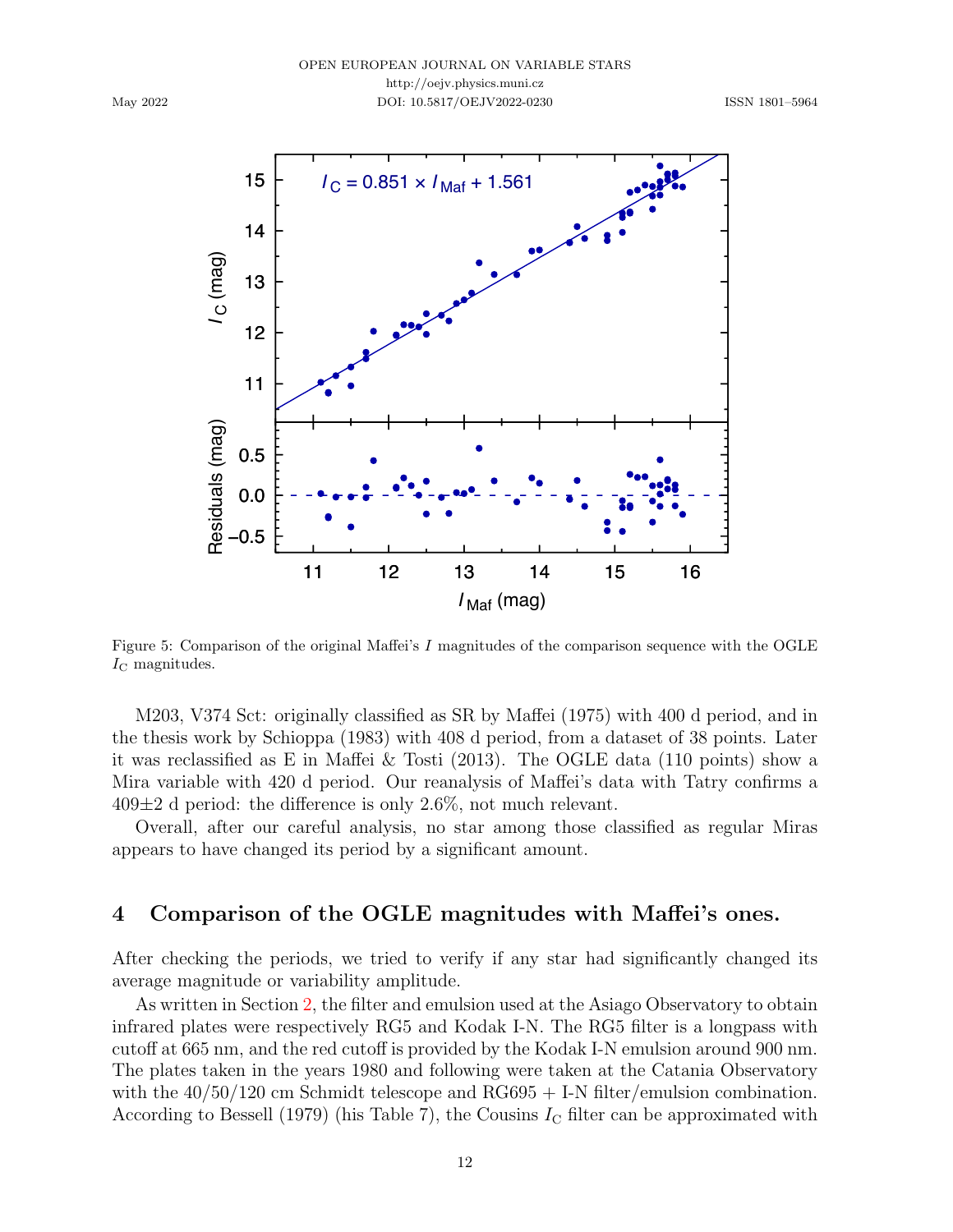photographic material with an RG 695 filter (instead of RG5) in combination with Kodak IV-N emulsion, which is the improved finer grain version of the I-N emulsion. The blue cutoff difference between these two filters is 30 nm, while the width at half maximum of the  $I_c$  filter is 110 nm, so that the bandwidth increase is about 27%. Given that the spectrum of an M-type star is monotonically decreasing blueward within the  $I_{\rm C}$  band, the magnitude difference between the two filter/emulsion combinations is comparable to, or lower than, the errors of Maffei's magnitudes. Indeed, [Maffei & Tosti](#page-20-8) [\(2013\)](#page-20-8) did not make any correction when merging the datasets of the two instruments to build their light curves.

Anyway, when Maffei established his magnitude scale in 1967 the Cousins system was still not defined; therefore he established a comparison sequence on the Asiago plates with an approximated Johnson's I magnitude derived by extrapolating the  $UBV$  magnitudes of 60 stars of the [Walker](#page-21-1) [\(1961\)](#page-21-1) sequence in the open cluster NGC 6611, which is located near the center of Maffei's field.

We found more details, including the actual list of the stars and their adopted magnitudes, in Montalto's thesis. Instrumental magnitudes for these comparison stars were derived by Maffei with the Becker iris photometer of the Monteporzio (Roma) Observatory and a calibration curve was built using the above mentioned infrared magnitudes. Secondary comparison sequences were then built by Maffei in selected areas of the field of view, to allow the magnitude estimates of the discovered variables, which were made by eye inspection with a microscope. The internal accuracy of Maffei's individual magnitudes is reported to be from 0.1 to 0.3 mag [\(Maffei & Tosti,](#page-20-15) [1995\)](#page-20-15). We stress that no actual infrared standard stars were used by Maffei, so his scale is not linked to the present Cousins system.

To perform a transformation of the infrared magnitudes of Maffei's primary sequence  $(I_{\text{Maf}})$  into the OGLE  $I_{\text{C}}$  magnitudes, we recovered from the OGLE archive the  $I_{\text{C}}$  magnitudes of his 60 comparison stars. The scatter plot of these OGLE magnitudes with Maffei's ones is plotted in Fig. [5,](#page-11-1) which shows a good linear correlation, namely:

<span id="page-12-0"></span>
$$
I_{\rm C} = I_{\rm Maf} \times 0.851(\pm 0.017) + 1.561(\pm 0.239),\tag{1}
$$

with rms deviation 0.21 mag. The slope of the regression line is significantly shallower than 1.0, suggesting the existence of some systematic effect: unfortunately the stars of the Walker sequence do not contain very red stars, so that it is not possible to check the existence of a color term in the transformation from  $I_{\text{Maf}}$  to  $I_{\text{C}}$ .

To compare Maffei's magnitudes of the variable stars with the OGLE  $I_{\rm C}$  ones, we transformed the original Maffei maximum and minimum magnitude of each variable star into  $I_{\rm C}$  according to Eq. [1](#page-12-0) and computed the average magnitude ((max + min)/2). These average Maffei magnitudes are compared with the OGLE mean magnitudes (derived from the fit of the light curve) in the top-left panel of Fig. [6.](#page-13-0) Excluding the 10 most discrepant stars, the best fitting slope is 1.23, significantly different from the ideal case of 1.00, with an offset of about 0.5 mag at the plot center; remarkably, the spread is quite large, with an rms deviation  $\sigma = 0.72$  mag from the regression line.

The deviation of the slope from the ideal case, and the offset, might be due to a color term, which we could not evaluate given that the Walker sequence does not contain M-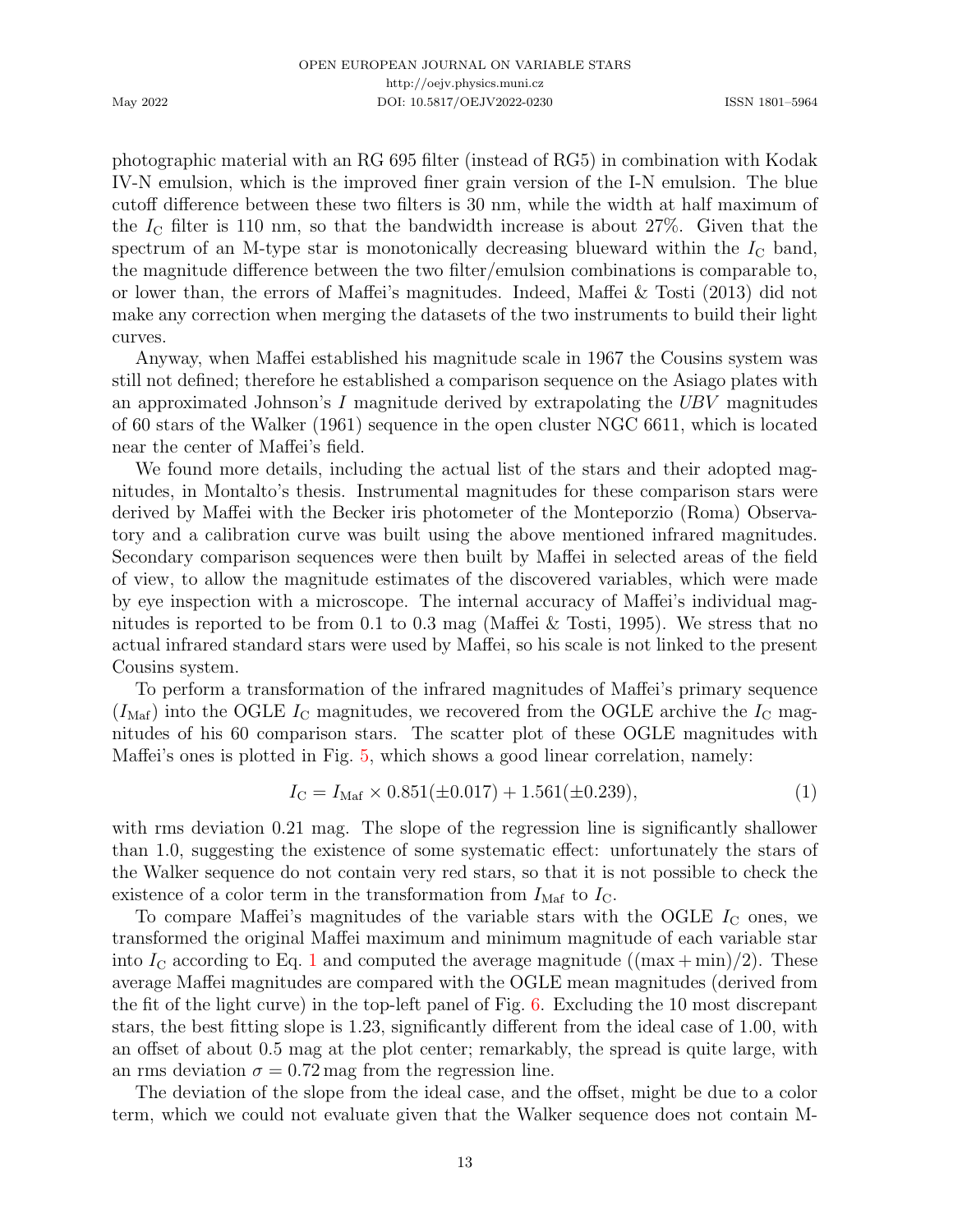OPEN EUROPEAN JOURNAL ON VARIABLE STARS http://oejv.physics.muni.cz

DOI: 10.5817/OEJV2022-0230 ISSN 1801-5964

May 2022



<span id="page-13-0"></span>Figure 6: Relations between Maffei's and OGLE magnitudes. Top left: OGLE magnitudes of our variables as a function of the mean Maffei's magnitudes transformed into  $I_{\rm C}$  according to Eq. [1](#page-12-0). Bottom left: residuals of the linear fit as a function of right ascension. Top right:  $I_{\text{OGLE}}$  as a function of mean magnitudes derived from the reanalysed light curves. Bottom right: residuals of the linear fit.

type stars, but it is not a concern to detect a possible large change of the mean magnitude of a given variable at ∼50 years distance. More of concern is the large dispersion of the data from the regression line.

A further source of systematic error may be the way of computing the average value: for the OGLE data it comes from the fitting of a sine curve to the whole light curve, for Maffei's data it comes from a simple average of the maximum and minimum reported values.

To understand the reason of the large spread we plotted the magnitude differences as a function of the celestial coordinates, finding a significant trend in RA (see Fig. [6,](#page-13-0) bottom left). A possible reason of this trend could be inconsistencies among the several secondary comparison sequences actually used by Maffei for his magnitude eye-estimates. For instance, the four outlying stars around coordinates  $(l=277, b=-2,$  see bottom left panel of Fig. [6\)](#page-13-0) have similar declination, so are in the same sky area, suggesting a systematic error in the local comparison sequence.

#### 4.1 Reanalysis of photographic plates

To minimize the systematic errors expected from the inconsistencies of the secondary comparison sequences and from the way of computing the average magnitudes of the variable stars, we reanalyzed 47 Maffei's plates, obtained with the Asiago 65/90 cm Schmidt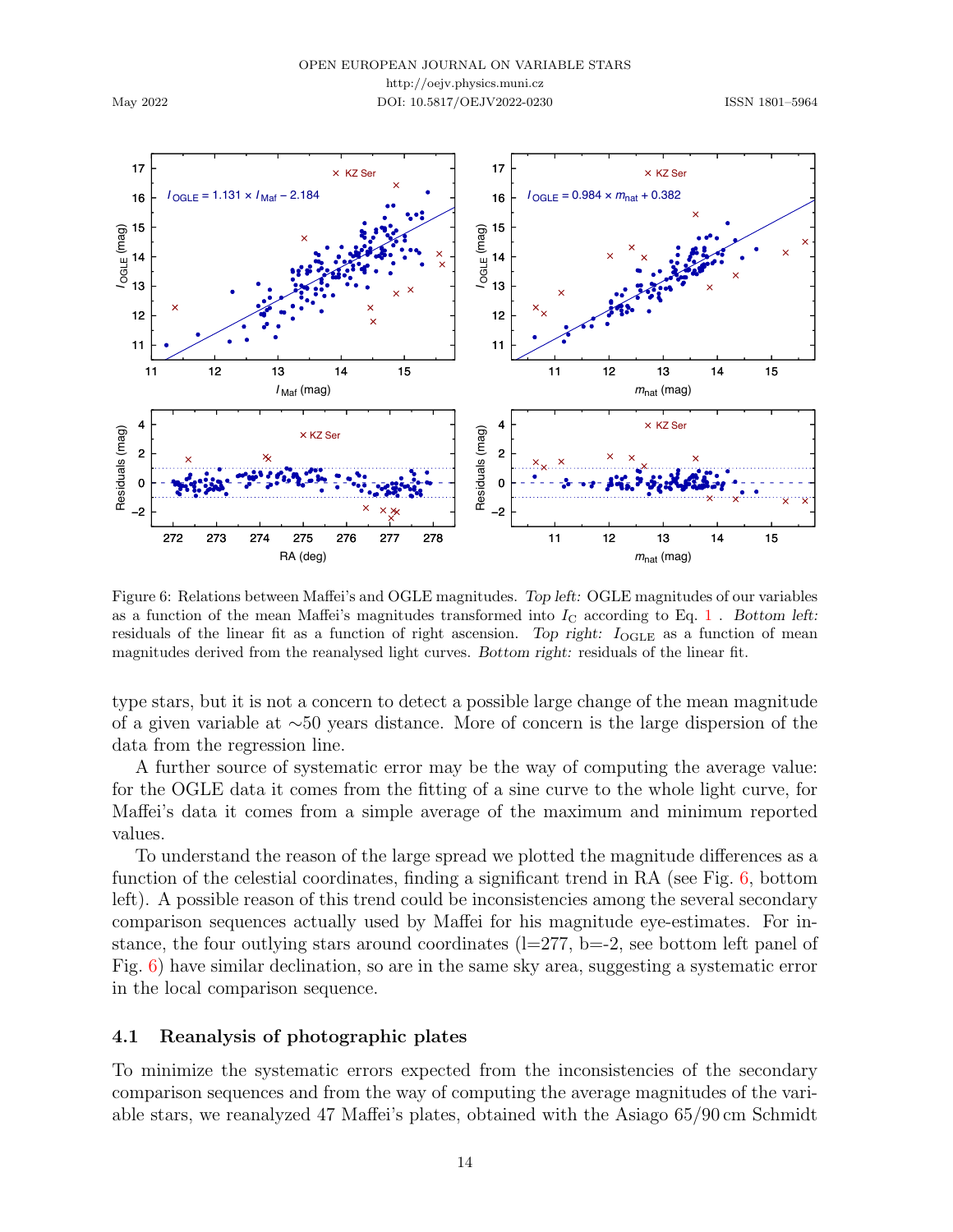#### OPEN EUROPEAN JOURNAL ON VARIABLE STARS http://oejv.physics.muni.cz DOI: 10.5817/OEJV2022-0230 ISSN 1801–5964



Figure 7: The distance of the OGLE mean magnitude from the regression line of Fig.6 vs the R.A. of the star. A systematic trend is present. The very discrepant star at the top is KZ Ser.

telescope, and digitized at 1600 dpi (1.59 arcsec/pixel). The astrometric solutions and photometric reductions were carried out using the PyPlate software, in a pipeline developed for the APPLAUSE project [\(Tuvikene et al.,](#page-21-2) [2014\)](#page-21-2).

The pipeline processed the digitized plate images in multiple steps. Instrumental magnitudes (MAG AUTO) of all detected sources were extracted with the SExtractor program [\(Bertin & Arnouts,](#page-19-3) [1996\)](#page-19-3). Initial astrometric solutions were derived with the Astrometry.net software [\(Lang et al.,](#page-20-16) [2010\)](#page-20-16) and refined astrometric calibration in sub-fields was obtained with SCAMP [\(Bertin,](#page-19-4) [2006\)](#page-19-4), using reference coordinates from the UCAC4 catalog. The source list was then cross-matched with the UCAC4 and APASS DR9 catalogs. The typical internal error of the individual PyPlate measures was 0.15 mag, quite comparable to that of the original Maffei's measures, and was basically dictated by the quality of the hypersensitized I-N plates, but in some cases it was up to 0.3 mag. Further details of the procedure can be found in [Nesci et al.](#page-20-17) [\(2018\)](#page-20-17).

Photometric calibration was carried out with the Sloan  $r'$  and  $i'$  magnitudes of a large number of non variable stars taken from the APASS DR9. Each photographic plate has a unique color response that can be characterized with the color term  $C$ , as explained by [Laycock et al.](#page-20-18) [\(2010\)](#page-20-18). Magnitudes in the plate natural system,  $m_{\text{nat}}$ , are related to the standard magnitudes:

$$
m_{\text{nat}} = i' + C(r' - i'). \tag{2}
$$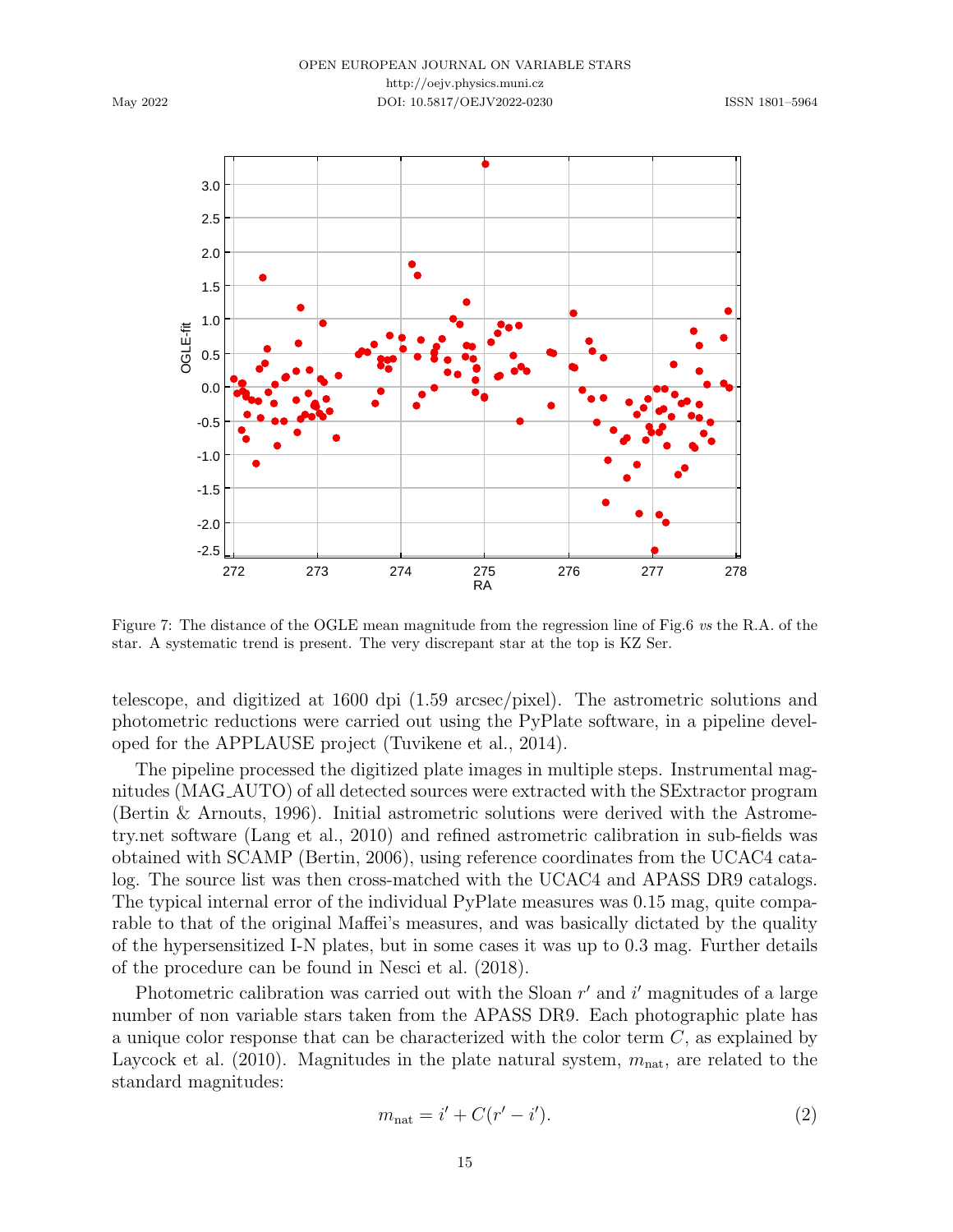We determined the color term for each plate by trying a series of  $C$  values to minimize the scatter in the photometric calibration curve. The color terms varied from −0.26 to  $-0.04$ , with a mean value of  $-0.15$ . All instrumental magnitudes were then transformed to natural magnitudes: these  $m_{\text{nat}}$  are our best estimates of the Sloan i' magnitudes of the individual observations of our variables. Conversion into the  $I_{\rm C}$  band could in principle be made using the formulas by e.g. [Jordi et al.](#page-19-5) [\(2006\)](#page-19-5) or [Jester et al.](#page-19-6) [\(2005\)](#page-19-6), but these formulas contain color indexes, which are not known for our variables. The expected approximate zero point difference can be evaluated comparing the  $m_{\text{nat}}$  magnitudes of the stars in the Walker sequence with their  $I_{\rm C}$  magnitudes in the OGLE database: the comparison was quite satisfactory, with

$$
I_{\rm C} = m_{\rm nat} \times 1.008(\pm 0.005) - 0.353(\pm 0.081). \tag{3}
$$

At first order therefore an offset of −0.35 mag should be expected. As told above in Section [4,](#page-11-0) the Walker sequence does not contain M-type stars, so possible further color term corrections for the magnitudes of our (very red) variables could be present but cannot be quantified.

Unfortunately PyPlate was in trouble for star images near the plate limit, so for many variable stars our light curve is not well populated. Anyway we were able for 128 stars to compute the mean magnitude and the variation amplitude from the sinusoidal fit of their light curve, derived in the same way as for the OGLE light curves described above in Section [3.1.](#page-2-0) Despite the actual light curves of our stars are not strictly sinusoidal, the use of the same shape for the OGLE and the Asiago data minimize systematic differences. For stars detected only during the high state, the light curve is not constrained in the faint part, so the mean magnitude and amplitude derived from the sinusoidal fit are less reliable.

For the 118 best sampled stars (good number of points well distributed in phase), the mean magnitude is compared with the OGLE one in the top-right panel of Fig. [6.](#page-13-0) The regression line shown has slope near unity and the magnitudes offset is negligible. The spread of the stars around the regression line ( $\sigma = 0.61$ ) is reduced with respect to the plot of Fig. [6](#page-13-0) (left), made using the original Maffei's data. This is an indication that the systematic errors due to the secondary Maffei's comparison sequences, and to the way of computing the average magnitudes, have been reduced, but remains significantly larger than the nominal accuracy of the individual measures.

The most distant stars from the best fit locus are marked in Fig. [6](#page-13-0) and listed in Table [4](#page-16-0) in order of mean magnitude difference.

We have checked the light curves of these stars to see if an uneven sampling could produce a strong bias. The stars above the line (positive delta mag) are all detected only around the tip of the light curve from the Pyplate pipeline, so their computed average values are unreliable. The stars below the line (brighter than OGLE in the Asiago plates) are poorly sampled with the plates available to us. After careful examination of the light curves we conclude that only two stars have a reliable difference in their mean magnitude, KZ Ser and GR Ser.

The most striking case (4 mag deviation) is that of KZ Ser. This Mira variable has one of the longest period of this sample: the variability amplitude (about 3 mag) is very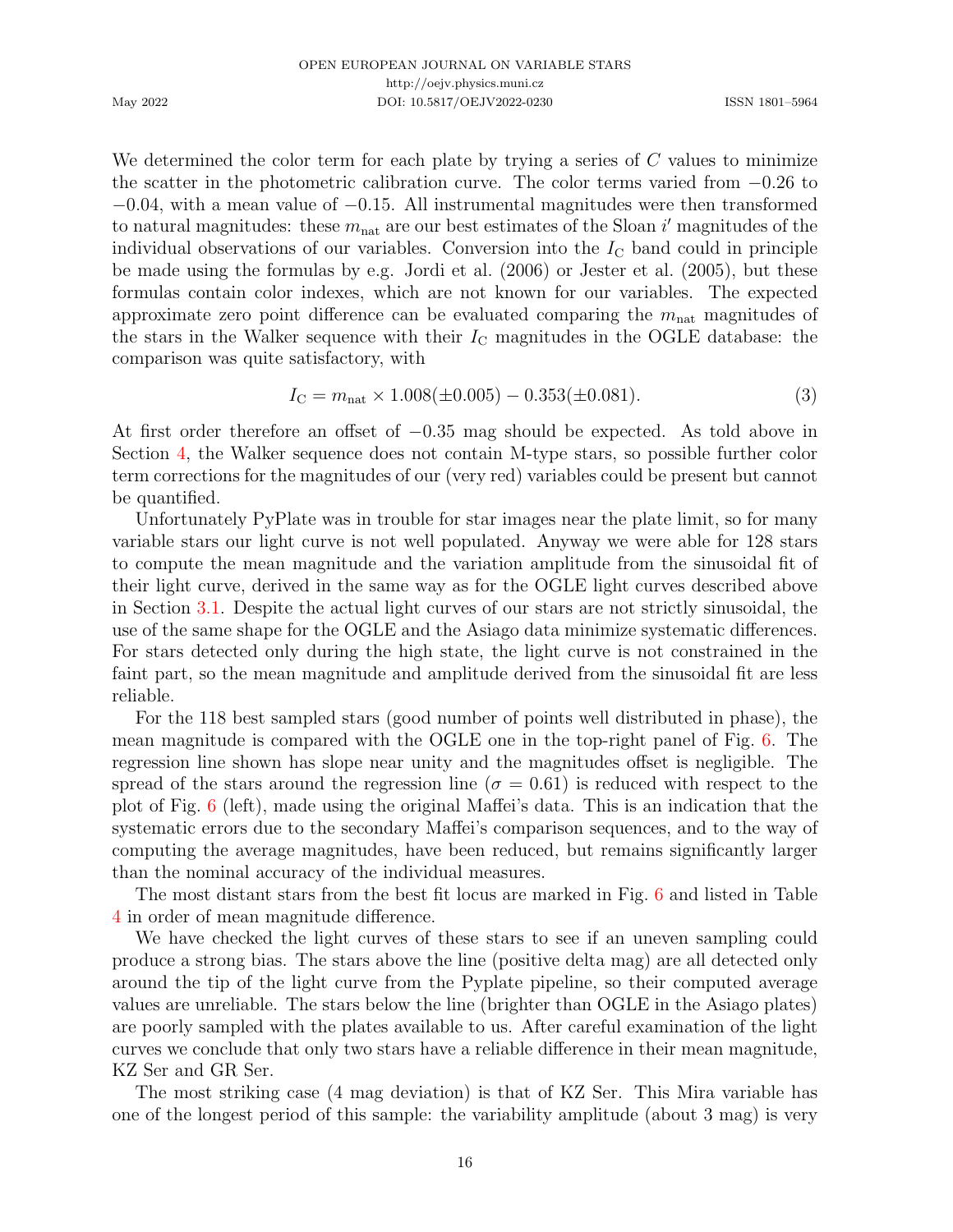| Name          | OGLE                | Maffei           | $I_{\text{OGLE}}$ | Period | $\Delta I$ | N. of  |
|---------------|---------------------|------------------|-------------------|--------|------------|--------|
| <b>SIMBAD</b> | id                  | id               | mag               | d      | mag        | plates |
| KZ Ser        | OGLE-BLG-LPV-261988 | M <sub>140</sub> | 16.84             | 511.9  | 3.94       | 13     |
| V414 Sct      | OGLE-BLG-LPV-264442 | M137             | 15.44             | 546.7  | 1.67       | 34     |
| V3924 Sgr     | OGLE-BLG-LPV-261845 | M096             | 14.32             | 362.8  | 1.71       | 14     |
| V374 Sct      | BLG787.23.49        | M203             | 14.03             | 421.4  | 1.82       | 23     |
| V3927 Sgr     | OGLE-BLG-LPV-261965 | M097             | 12.78             | 218.4  | 1.45       | 38     |
| GR Ser        | BLG767.28.8         | M164             | 12.28             | 234.9  | 1.41       | 45     |
| V383 Sct      | OGLE-BLG-LPV-263764 | M061             | 13.97             | 295.5  | 1.14       | 33     |
| V3947 Sgr     | OGLE-BLG-LPV-263995 | M060             | 12.07             | 308.1  | 1.06       | 41     |
| V386 Sct      | OGLE-BLG-LPV-263898 | M <sub>026</sub> | 12.86             | 472.4  | $-1.06$    | 29     |
| V398 Sct      | OGLE-BLG-LPV-264150 | M <sub>145</sub> | 13.37             | 183.3  | $-1.12$    | 38     |
| GS Ser        | OGLE-BLG-LPV-259041 | M <sub>020</sub> | 14.51             | 373.9  | $-1.24$    | 25     |

<span id="page-16-0"></span>Table 4: Stars with possible change of the average magnitude.

similar in both datasets, as well as the shape of the light curve, with a very steep rising branch and a long decreasing branch. To check our result we found in the STScI archive two digitized infrared plates (N emulsion) of the Second Palomar Sky Survey (POSS-II) survey, taken on 1980-08-29 (MJD 44480) and 1982-04-18 (MJD 45077): the first plate is simultaneous to a Maffei's plate taken at the Catania Observatory, while there are no plates around the second date.

At the first POSS-II plate epoch the star was near its minimum (phase 0.77) according to Maffei's ephemeris: [Maffei & Tosti](#page-20-8) [\(2013\)](#page-20-8) report a magnitude  $I_{\text{Maf}}$ =16.0 which is converted to  $I_{\rm C}$ =15.2 according to Eq. [1\)](#page-12-0), in fair agreement with the GSC2.3 catalog (15.8). On the second POSS-II plate the star was at phase 0.92, on the steep rising branch, so its expected magnitude is rather uncertain. On the POSS-II plate the star was about 15.4, somewhat brighter than in the first plate, in fair agreement with the expectation. The POSS-II plates therefore confirm Maffei's observations, so we think that the luminosity drop of ∼4 mag of KZ Ser detected by OGLE is real. A possible explanation for the star fading may be extinction by a recent dust emission.

GR Ser had a brighter average magnitude at the time of Maffei's monitoring. It is covered by only one public POSS-II plate (taken on 1980-08-29), simultaneous to a Maffei's one, with  $I_{\rm C}$ =10.88 in the GSC2.3 catalog. Maffei's value is 11.3 (rescaled as above), in fair agreement. The OGLE magnitudes range from  $I_{\rm C}$  9.5 to 16, while Maffei's monitoring ranged from 10.1 to 13.0 (rescaled according to Eq. [1\)](#page-12-0). Overall the maxima are fairly consistent, so we guess that the different average value is due to the deep minimum detected by OGLE and missed by Maffei.

## 5 Infrared colors and distance estimates

Our variables are located around galactic coordinates  $l = 16°, b = 0°$ . From the map of the galactic plane by [Reid et al.](#page-20-19) [\(2014\)](#page-20-19) we expect that they belong to the Scutum and the Sagittarius arms so may be largely spread in distance form 1 to 4 kpc. They may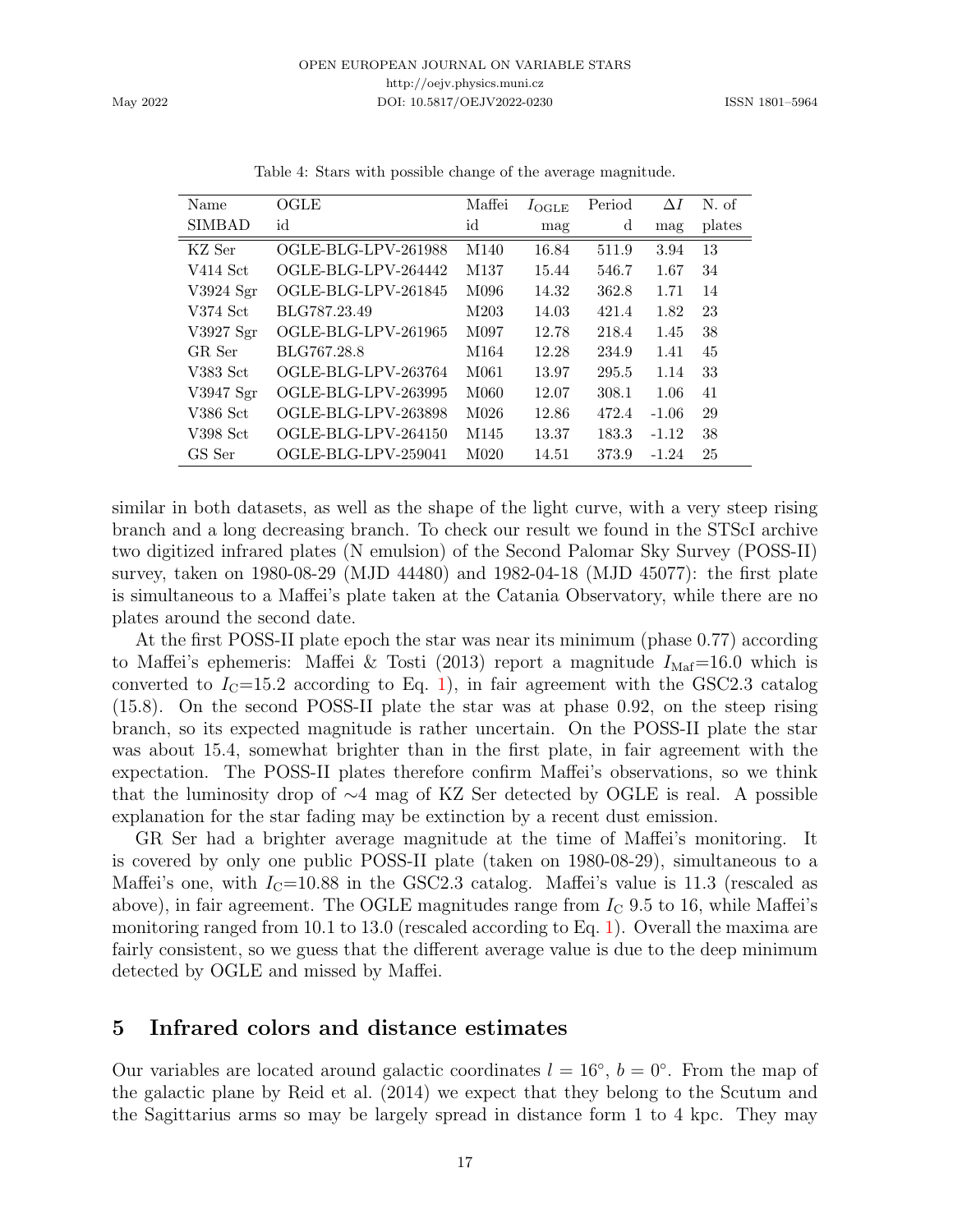

#### OPEN EUROPEAN JOURNAL ON VARIABLE STARS http://oejv.physics.muni.cz DOI: 10.5817/OEJV2022-0230 ISSN 1801–5964



<span id="page-17-0"></span>Figure 8: The NIR color-color plot of Maffei's LPVs with an OGLE period overplotted to the Bessell & Brett loci for Late Type Stars described in the text. The reddening vector for  $E(B-V) = 1$  is drawn to help the eye.

therefore suffer of different absorptions, of the order of 1 to 3 mag in  $V$ , or even more.

Having identified a 2MASS counterpart for all our Long Period Variables, we build their  $(J - H)$  vs  $(H - K)$  diagram (see Fig. [8\)](#page-17-0) where we reported also the loci of Late Type Stars as defined by [Bessell & Brett](#page-19-7) [\(1988\)](#page-19-7) (their Fig. A3). The 2MASS passbands are not exactly those used by [Bessell & Brett](#page-19-7) [\(1988\)](#page-19-7), but our purpose is just to check an overall consistency and the presence of significant reddenings. In this plot the continuous line at the bottom left is the Main Sequence, which separates around spectral type M0 into a Red Giants (upper) and a Main Sequence (lower) branch. The area enclosed by hatched lines is mostly populated by variable Carbon stars; that enclosed by the continuous line is populated by Oxygen-rich Long Period Variables. To help the reader, we report in this figure also the reddening vector for  $E(B-V) = 1$ , computed according to [Schlegel et al.](#page-20-20) [\(1998\)](#page-20-20).

As expected, all our stars are located in or above the area of the Long Period Variables.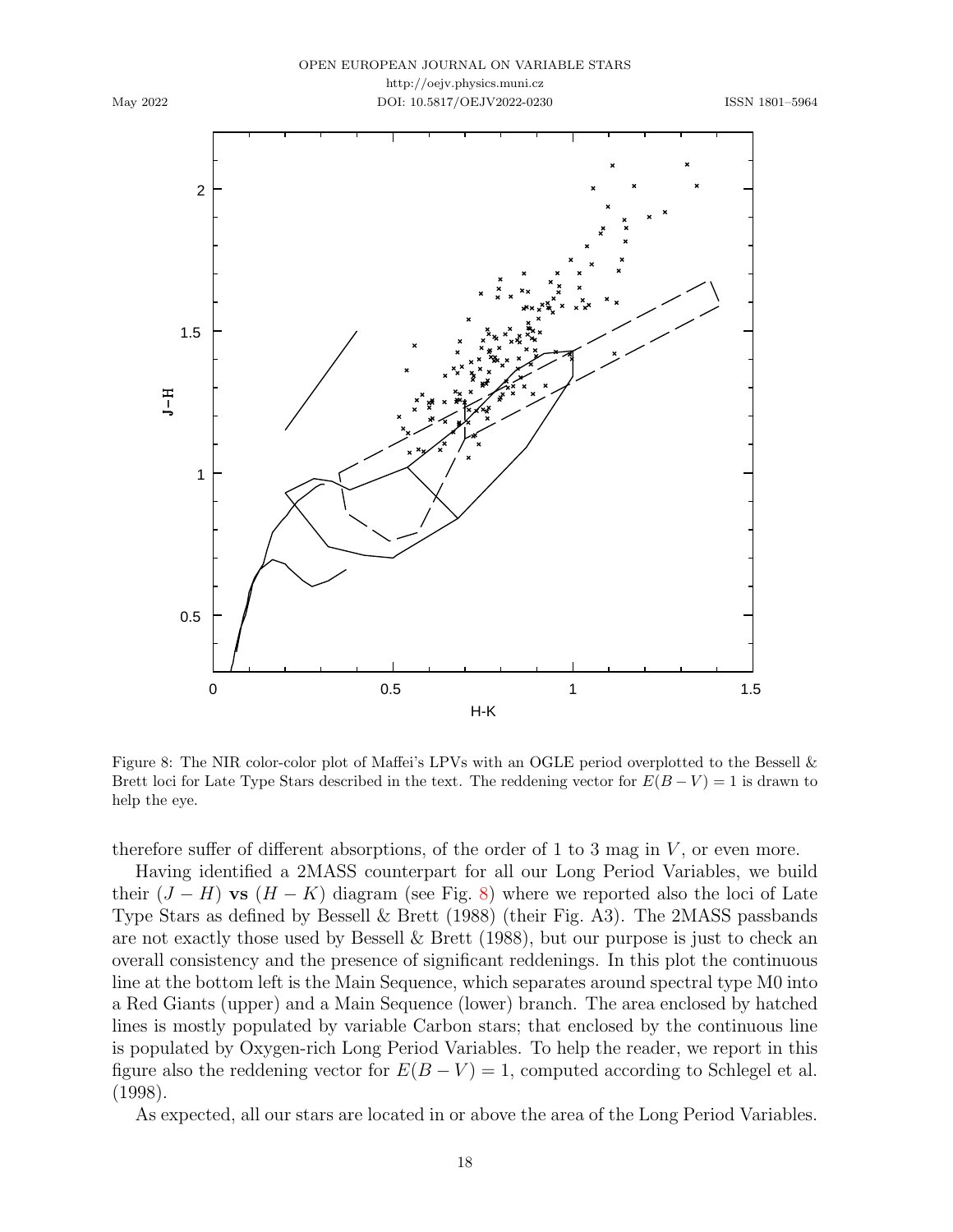Color corrections corresponding to  $E(B - V)$  ranging from 1 to 3 mag are required to bring all our stars within the borders of the Oxygen-rich stars locus (continuous line). A discussion of the individual reddening is beyond the purpose of this paper: JHK magnitudes averaged over the full light curve should be necessary, instead of the single snapshots given by the 2MASS catalog.

We searched for a distance estimate of our stars in the Gaia DR2 database [\(Gaia](#page-19-8) [Collaboration,](#page-19-8) [2018\)](#page-19-8) as available at CDS: in all cases a matching source with very red  $BP - RP$  color was found within 0.35 arcsec from the 2MASS position.

Unfortunately, reliable parallaxes are not available for any of our stars, because the parameters indicating the goodness of the astrometric solution (astrometric gof al, astrometric excess noise, astrometric weight al) are all very poor [\(Gaia DR2 Documentation,](#page-19-9) [2019\)](#page-19-9). No parallax accuracy improvements for our stars were given in the EDR3 version [\(Gaia,](#page-19-10) [2020\)](#page-19-10). The formal median parallax of our sample is 0.15 mas with nearly symmetric and large spread ( $\sigma = 0.59$  mas), many stars having formally negative parallax. The median proper motions of the sample are -2.26 mas/yr in RA and -4.38 mas/yr in Dec, corresponding to -5.0 mas/yr in Galactic longitude and 0.0 mas/yr in Galactic latitude, in fair agreement with the expectations given their positions in the sky.

Assuming the period-absolute K mag relation of [Whitelock](#page-21-3)  $(2012)$  and a color excess  $E(B - V) = 1$ , we get a median distance for the sample of 3.7 kpc, in fair agreement with the expectation. An accurate distance determination for each star would require a knowledge of the individual reddening and of the actual mean K magnitude instead of the 2MASS snapshot value, which is taken at an unknown phase.

# 6 Conclusions

The large majority of the 150 Long Period Variables in Maffei's M16-M17 sample show a substantially stable period at a distance of 40–50 years. The original classification as Mira or SR is not supported by the extensive work by Soszynski et al.  $(2013)$  on the Red Variables in the Galactic bulge, which sets as discriminating parameter a "peak to peak" amplitude  $\Delta I_{\rm C} \leq 0.8$  mag. In this respect nearly all the LPVs of the sample should be considered as Miras, save three (V397 Ser, NSV 10832, and NSV 10772); increasing (somewhat arbitrarily) the limit  $\Delta I_{\rm C}$  to 1.0 mag brings the potential number of SR to just 8 stars, against 24 of the original classification.

A statistical comparison can be done with the finding by [Templeton et al.](#page-20-1) [\(2005\)](#page-20-1), who studied 547 Mira or possible Mira (M:) stars from the AAVSO database: none of those stars is included in our sample. In the AAVSO sample, only 3 stars showed a period variation larger than 10%: no surprise that we found no star with a significant period variation in our sample of 150 stars.

Regarding the average magnitudes of the LPVs observed by Maffei, they are well correlated with the OGLE mean magnitudes, with a linear relation of slope nearly 1. However, the spread around this relation is quite large ( $\sigma = 0.61$  mag), substantially larger than the typical photographic photometry error. It is therefore possible that a few stars have actually changed their mean luminosity by 1 to 2 magnitudes: the most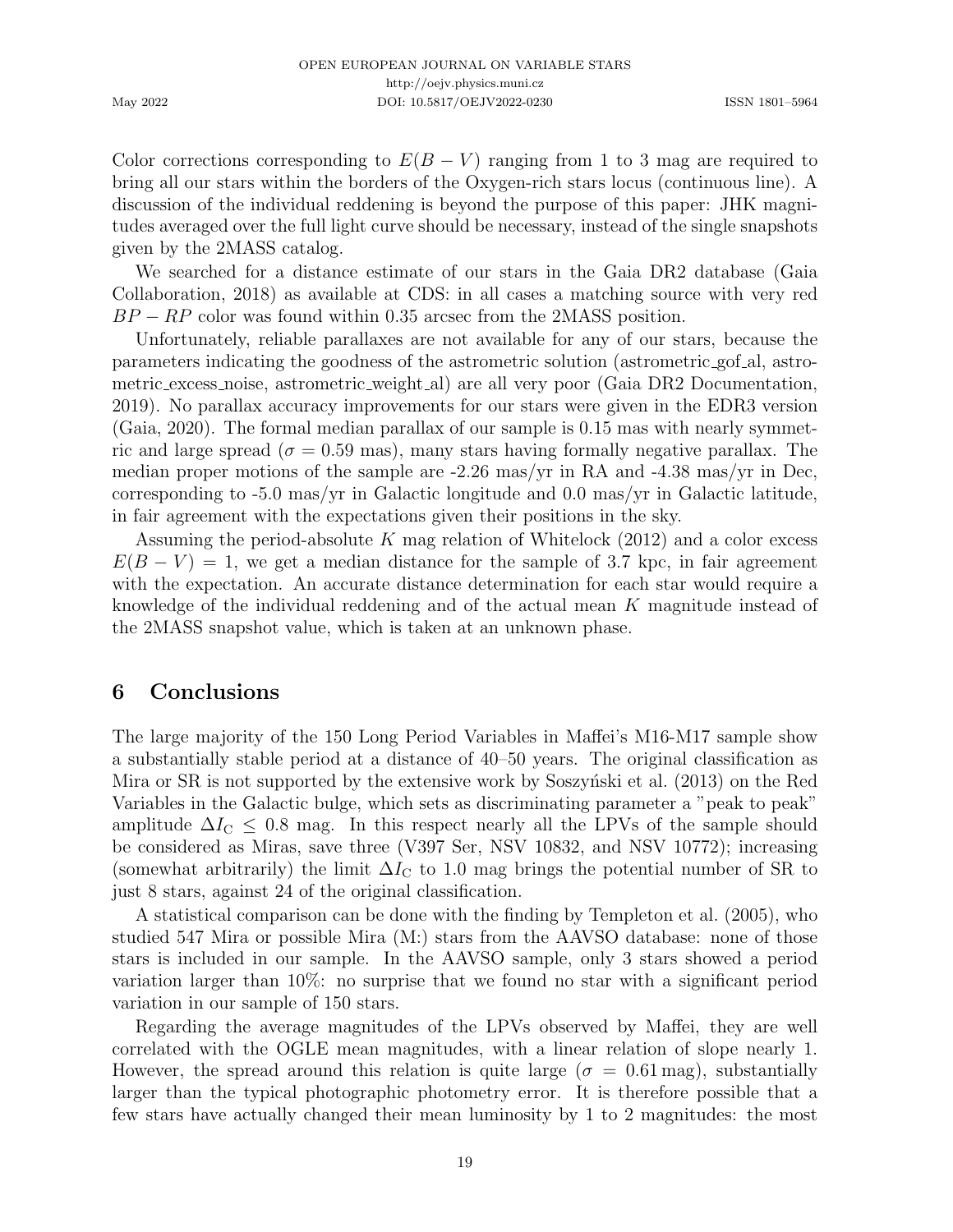relevant case, with a ∼4 mag dimming, is KZ Ser.

During this research we found the right identification for 3 misidentified Maffei's variables (NSV 10326 alias M005, NSV 10522 alias M035, and IX Ser alias M179), which will allow their study in the future.

Finally, we point out the reclassification as Mira of five stars in Maffei's sample (GL Ser, NSV 10271, NSV 10326, NSV 10522, NSV 10677), not recognized as such in the original discovery papers.

Acknowledgements: Part of this work was supported by institutional research funding IUT40-2 of the Estonian Ministry of Education and Research. TT acknowledges the support by the Centre of Excellence "Dark side of the Universe" (TK133) financed by the European Union through the European Regional Development Fund. This work has made use of data from the European Space Agency (ESA) mission  $Gaia$  (<https://www.cosmos.esa.int/gaia>), processed by the  $Gaia$  Data Processing and Analysis Consortium (DPAC, <https://www.cosmos.esa.int/web/gaia/dpac/consortium>). Funding for the DPAC has been provided by national institutions, in particular the institutions participating in the Gaia Multilateral Agreement. This research has made use of the WEBDA database, operated at the Department of Theoretical Physics and Astrophysics of the Masaryk University. We thank dr. Corinne Rossi for helpful suggestions.

# References

<span id="page-19-3"></span>Bertin, E., & Arnouts, S. 1996, A&AS, 117, 393, [1996A&AS..117..393B](https://ui.adsabs.harvard.edu/abs/1996A&AS..117..393B)

<span id="page-19-4"></span>Bertin, E. 2006, Astronomical Data Analysis Software and Systems XV, 112, [2006ASPC..351..112B](https://ui.adsabs.harvard.edu/abs/2006ASPC..351..112B)

<span id="page-19-2"></span>Bessell, M. S. 1979, PASP, 91, 589, [1979PASP...91..589B](https://ui.adsabs.harvard.edu/abs/1979PASP...91..589B)

<span id="page-19-7"></span>Bessell, M. S., & Brett, J. M. 1988, PASP, 100, 1134, [1988PASP..100.1134B](https://ui.adsabs.harvard.edu/abs/1988PASP..100.1134B)

<span id="page-19-9"></span>Gaia DR2 Documentation 2019, https://gea.esac.esa.int/archive/documentation/GDR2/

<span id="page-19-8"></span>Gaia Collaboration, Brown, A. G. A., Vallenari, A., et al. 2018,  $A\mathscr{C}A$ , 616, A1, [2018A&A...616A...1G](https://ui.adsabs.harvard.edu/abs/2018A&A...616A...1G)

<span id="page-19-10"></span>Gaia EDR3, CDS catalog I/350.

- <span id="page-19-1"></span>Iwanek, P., Soszyński, I., Kozłowski, S., et al. 2022, arXiv: 2203.16552, [2022arXiv220316552I](https://ui.adsabs.harvard.edu/abs/2022arXiv220316552I)
- <span id="page-19-6"></span>Jester, S., Schneider, D. P., Richards, G. T., et al. 2005, AJ, 130, 873, [2005AJ....130..873J](https://ui.adsabs.harvard.edu/abs/2005AJ....130..873J)
- <span id="page-19-5"></span>Jordi, K., Grebel, E. K., & Ammon, K. 2006, A&A, 460, 339, [2006A&A...460..339J](https://ui.adsabs.harvard.edu/abs/2006A&A...460..339J)
- <span id="page-19-0"></span>Kato, T. 2001, Information Bulletin on Variable Stars, 5137, 1, [2001IBVS.5137....1K](https://ui.adsabs.harvard.edu/abs/2001IBVS.5137....1K)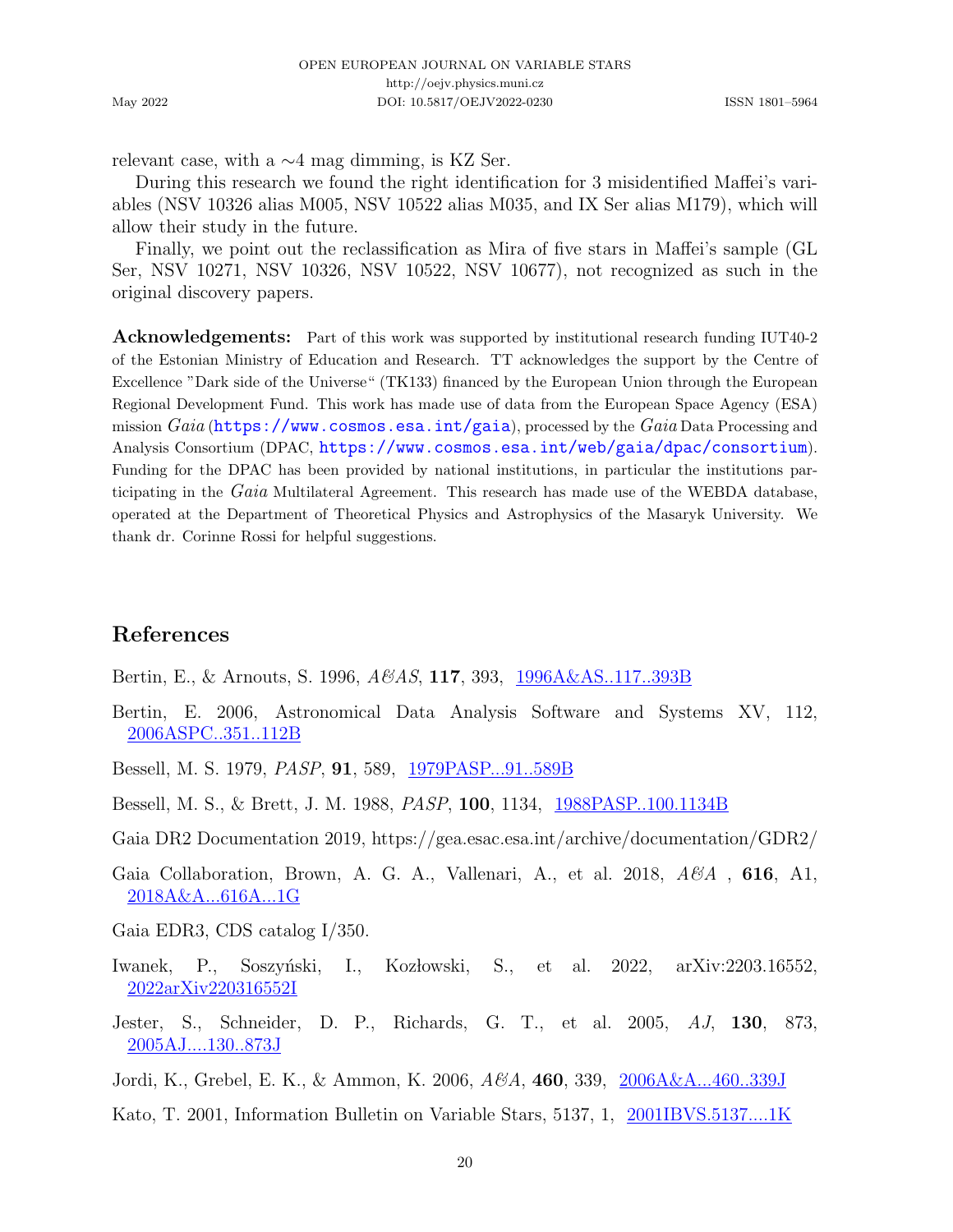- <span id="page-20-16"></span>Lang, D., Hogg, D. W., Mierle, K., et al. 2010, AJ, 139, 1782, [2010AJ....139.1782L](https://ui.adsabs.harvard.edu/abs/2010AJ....139.1782L)
- <span id="page-20-18"></span>Laycock, S., Tang, S., Grindlay, J., et al. 2010, AJ, 140, 1062, [2010AJ....140.1062L](https://ui.adsabs.harvard.edu/abs/2010AJ....140.1062L)
- <span id="page-20-4"></span>Lebzelter, T. 2011, Astronomische Nachrichten, 332, 140, [2011AN....332..140L](https://ui.adsabs.harvard.edu/abs/2011AN....332..140L)
- <span id="page-20-12"></span>Lenz, P., & Breger, M. 2005, Communications in Asteroseismology, 146, 53, [2005CoAst.146...53L](https://ui.adsabs.harvard.edu/abs/2005CoAst.146...53L)
- <span id="page-20-7"></span>Maffei, P. 1975, Information Bulletin on Variable Stars, 985, 1, [1975IBVS..985....1M](https://ui.adsabs.harvard.edu/abs/1975IBVS..985....1M)
- <span id="page-20-15"></span>Maffei, P., & Tosti, G. 1995, AJ, 109, 2652, [1995AJ....109.2652M](https://ui.adsabs.harvard.edu/abs/1995AJ....109.2652M)
- <span id="page-20-8"></span>Maffei, P., & Tosti, G. 2013, VizieR Online Data Catalog, II/320, [2013yCat.2320....0M](https://ui.adsabs.harvard.edu/abs/2013yCat.2320....0M)
- <span id="page-20-2"></span>Moln´ar, L., Joyce, M., & Kiss, L. L. 2019, ApJ, 879, 62, [2019ApJ...879...62M](https://ui.adsabs.harvard.edu/abs/2019ApJ...879...62M)
- <span id="page-20-17"></span>Nesci, R., Tuvikene, T., Rossi, C., et al. 2018, Revista Mexicana de Astronomía y Astrofísica, 54, 341,  $2018RMXAA..54..341N$
- <span id="page-20-11"></span>Nesci, R. 2018, Information Bulletin on Variable Stars, 6255, 1, [2018IBVS.6255....1N](https://ui.adsabs.harvard.edu/abs/2018IBVS.6255....1N)
- <span id="page-20-13"></span>Paunzen, E. & Vanmunster, T. 2016, Astronomische Nachrichten, 337, 239, [2016AN....337..239P](https://ui.adsabs.harvard.edu/abs/2016AN....337..239P)
- <span id="page-20-9"></span>Press, W. H., & Rybicki, G. B. 1989, ApJ, 338, 277, [1989ApJ...338..277P](https://ui.adsabs.harvard.edu/abs/1989ApJ...338..277P)
- <span id="page-20-19"></span>Reid, M. J., Menten, K. M., Brunthaler, A., et al. 2014, ApJ, 783, 130, [2014ApJ...783..130R](https://ui.adsabs.harvard.edu/abs/2014ApJ...783..130R)
- <span id="page-20-3"></span>Sabin, L., & Zijlstra, A. A. 2006, MemSAIt, 77, 933, [2006MmSAI..77..933S](https://ui.adsabs.harvard.edu/abs/2006MmSAI..77..933S)
- Scargle, J. D. 1982, ApJ, 263, 835, [1982ApJ...263..835S](https://ui.adsabs.harvard.edu/abs/1982ApJ...263..835S)
- <span id="page-20-20"></span>Schlegel, D. J., Finkbeiner, D. P., & Davis, M. 1998, ApJ, 500, 525, [1998ApJ...500..525S](https://ui.adsabs.harvard.edu/abs/1998ApJ...500..525S)
- <span id="page-20-5"></span>Soszyński, I., Udalski, A., Szymański, M. K., et al. 2009, AcA, 59, 239, [2009AcA....59..239S](https://ui.adsabs.harvard.edu/abs/2009AcA....59..239S)
- <span id="page-20-6"></span>Soszyński, I., Udalski, A., Szymański, M. K., et al. 2011, AcA, 61, 217, [2011AcA....61..217S](https://ui.adsabs.harvard.edu/abs/2011AcA....61..217S)
- <span id="page-20-0"></span>Soszyński, I., Udalski, A., Szymański, M. K., et al. 2013, AcA, 63, 21, [2013AcA....63...21S](https://ui.adsabs.harvard.edu/abs/2013AcA....63...21S)
- <span id="page-20-10"></span>Schwarzenberg-Czerny, A., 1996, ApJ, 460, L107-110, [1996ApJ...460L.107S](https://ui.adsabs.harvard.edu/abs/1996ApJ...460L.107S)
- <span id="page-20-1"></span>Templeton, M. R., Mattei, J. A., & Willson, L. A. 2005, AJ, 130, 776, [2005AJ....130..776T](https://ui.adsabs.harvard.edu/abs/2005AJ....130..776T)
- Tisserand, P. 2012, A&A, 539, A51, [2012A&A...539A..51T](https://ui.adsabs.harvard.edu/abs/2012A&A...539A..51T)
- <span id="page-20-14"></span>Tisserand, P., Clayton, G. C., Welch, D. L., et al. 2013, A&A, 551, A77, [2013A&A...551A..77T](https://ui.adsabs.harvard.edu/abs/2013A&A...551A..77T)